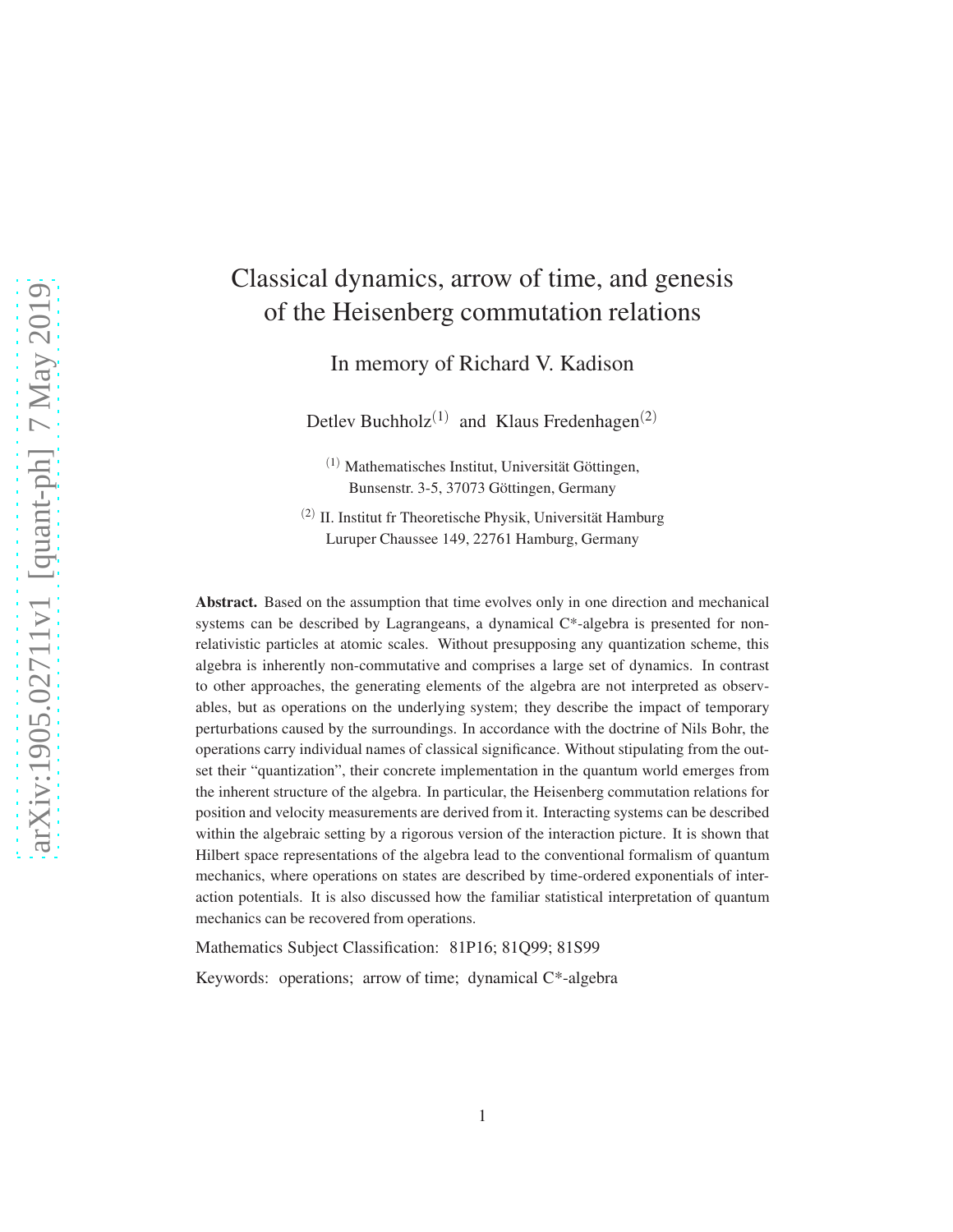# 1 Introduction

The appearance of quantum mechanics in the first half of last century was an important stimulus for the development of the theory of operator algebras. Initiated by John von Neumann, who invented the concept of "rings of operators" [\[13\]](#page-20-0) (now called von Neumann algebras), it was later generalized by Irving Segal, who advocated the usage of "normed rings" [\[15\]](#page-20-1) (now called C\*-algebras). Thenceforce, the theory of operator algebras has been a most lively interface between theoretical physics and pure mathematics.

In the second half of last century, Richard Kadison adopted a key role in the fruitful exchange between operator algebraists and quantum physicists. He conceived and organized two major conferences which greatly furthered the subject: Baton Rouge, Louisiana, in 1967, and Kingston, Ontario, in 1980. He also cooperated successfully with physicists on conceptual and constructive problems in the quantum setting [\[4–](#page-19-0)[6\]](#page-19-1). And he consistently addressed mathematical problems of physical significance, such as the uniqueness of quantum states, fixed by maximal sets of commuting observables [\[12\]](#page-20-2), the type of local observable algebras [\[8\]](#page-19-2), and the energy momentum spectrum of quantum fields [\[9\]](#page-19-3). As a matter of fact, two articles, raising a question in the representation theory of the Heisenberg commutation relations, happened to be his very last scientific contributions [\[10,](#page-19-4) [11\]](#page-20-3). These fundamental relations are also subject of the present article.

The non-commutativity of algebras, appearing in quantum physics, has been traced back to the incommensurability of complementary observables. Relationships between observables, such as the Heisenberg relations, were brought to light by ingenious considerations on the basis of experimental facts and theoretical inspirations. Remarkably, it is possible to establish these relations also by quite elementary (classical) considerations, thereby complying with the doctrine of Niels Bohr that our interventions into the quantum world ought to be described in terms of "common language". These simplifications were recently uncovered in algebraic quantum field theory in a search for a dynamical principle, valid in that framework [\[1\]](#page-19-5). It is the aim of the present article to apply this novel scheme to quantum mechanics.

Instead of focussing on observables, generating the algebras, we regard as primary entities the family of operations, describing the impact of temporary perturbations of the dynamics on the underlying states. Such perturbations typically arise in measurement arrangements, where forces can be manipulated. At this point the direction of time enters already at the microscopic level; because one can firmly state that some operation has happened earlier, respectively later, than another one. This fixes a natural ordering of subsequent operations which can be cast into a causality relation. It is this feature, the arrow of time, which we regard as the origin of non-commutativity.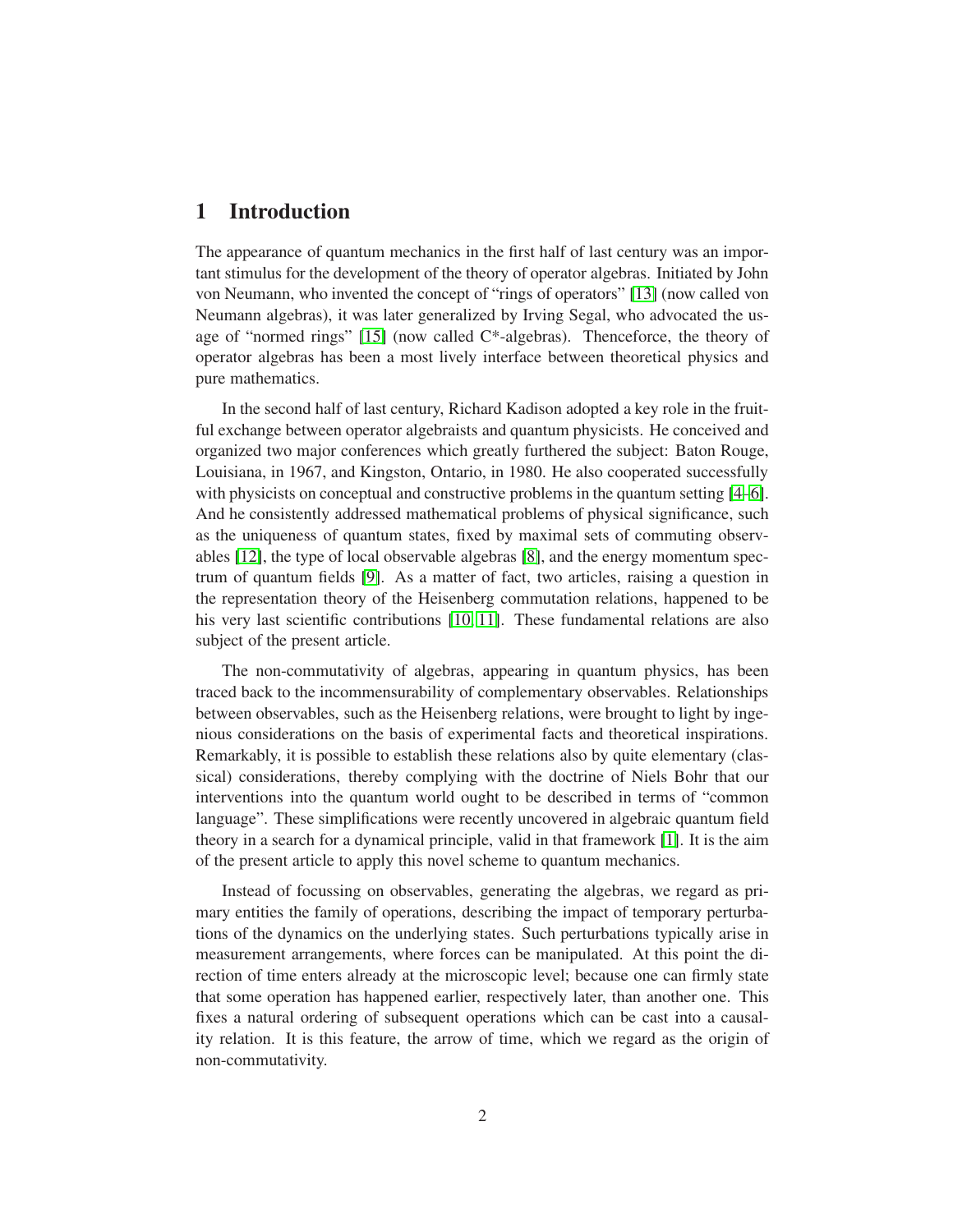The dynamics enters in our approach through the specification of a classical Lagrangean. As is familiar from classical mechanics, it allows one to define variations of the corresponding action, called relative actions. They determine corresponding variations of the operations, which can be expressed in terms of a dynamical relation. It is possible to justify this relation within the conventional framework of quantum theory [\[1\]](#page-19-5). Instead, we will take it here as input and show that it entails, together with the causality relation, the known formalism of quantum mechanics.

Within the present framework, all operations are labelled by functionals on the classical configuration space. They describe the envisaged perturbations of the quantum system in "common language". Yet there is no *a priori* quantization rule underlying our construction; the actual form of the operations at the quantum level is encoded in the relations between operations. In particular, the Heisenberg commutation relations turn out to be a consequence of them.

It is note-worthy that the present approach can be applied to quite arbitrary Lagrangean systems. In this respect it resembles the Feynman path integral formalism. Yet, instead of having to deal with the subtle definition of functional integrals living on configuration spaces, we can work directly in a  $C^*$ -algebraic setting. It covers the full set of operations and resultant observables of the system. This fact made it possible to construct dynamical C\*-algebras in case of quantum field theories in arbitrary spacetime dimensions [\[1\]](#page-19-5), where corresponding Feynman path integrals may not exist. Perhaps even more interestingly, this approach sheds also new light on the foundations of quantum theory.

Our article is organized as follows. In the subsequent section we introduce our notation and recall some basic facts from classical mechanics. Given any Lagrangean, we adopt in Sec. 2 the methods developed in [\[1\]](#page-19-5) and construct for the case at hand a dynamical group of operations. By standard methods we proceed from this group to a corresponding dynamical C\*-algebra and discuss some of its general properties. In Sec. 3 we carry out the steps devised in [\[1\]](#page-19-5) and show by methods developed there that the resulting C\*-algebra contains in the non-interacting case unitary exponentials of the position and momentum operators (Weyl operators), satisfying the Heisenberg relations. By relying on an abstract version of the interaction picture, we find that also in the present case the algebras obtained for different Lagrangeans can be embedded into each other by injective homomorphisms. Sec. 4 contains the proof that the dynamical algebras are irreducibly and regularly represented in the Schrödinger representation by time-ordered exponentials of functions of the position and momentum operators, described in terms of the classical theory. In Sec. 5 we show how the standard statistical interpretation of quantum mechanics can be derived from the dynamical  $C^*$ -algebra without having to rely from the outset on spectral projections. The article concludes with a brief summary and outlook.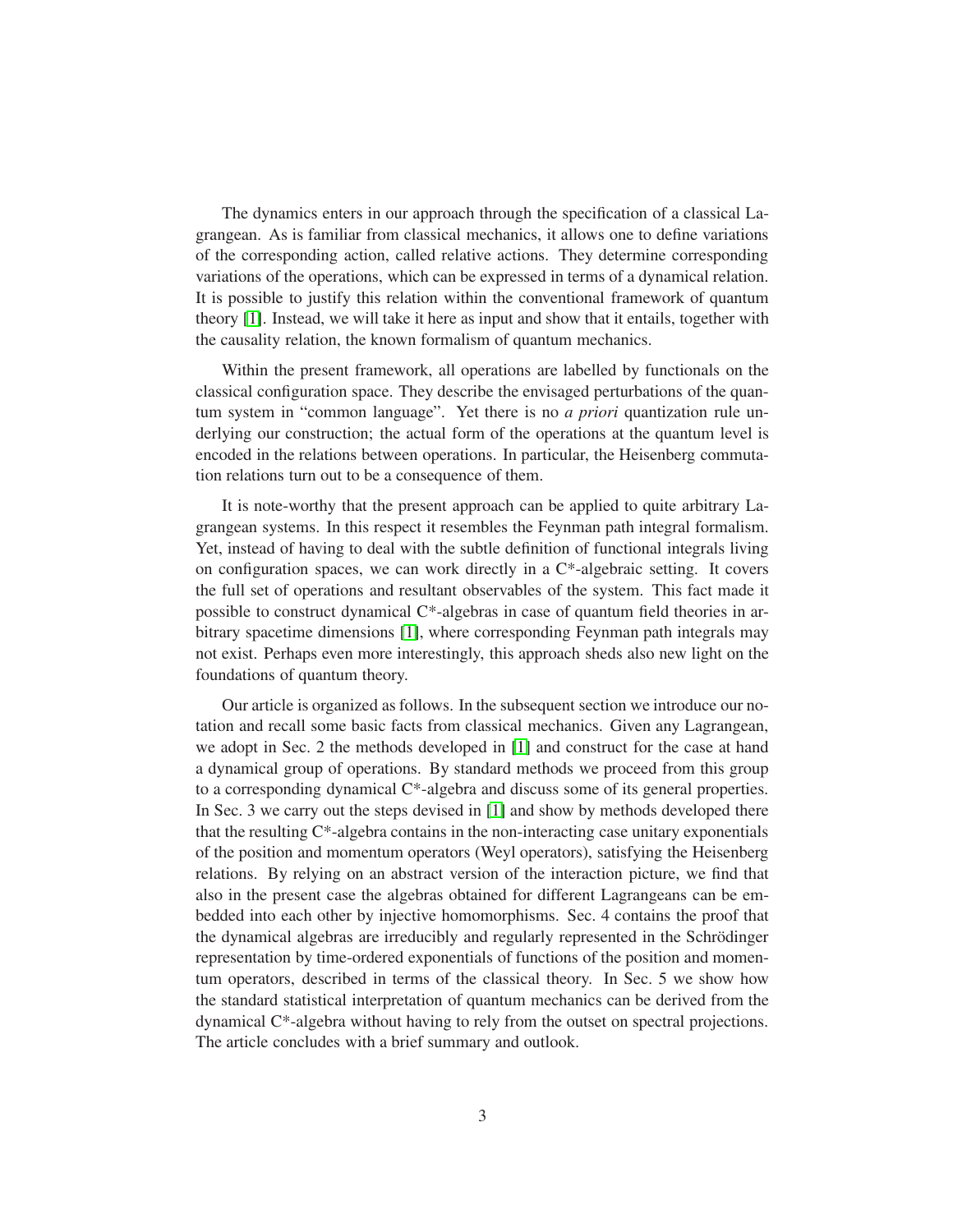#### 2 Classical mechanics

In this section, we recall notions from classical mechanics and introduce our notation. We consider a system of *N* classical point particles in *s*-dimensional configuration space  $\mathbb{R}^s$ . Their positions are subsumed by vectors  $\mathbf{x} = (\mathbf{x}_1, \dots, \mathbf{x}_N) \in \mathbb{R}^{sN}$  and the scalar product in  $\mathbb{R}^{sN}$  is given by xy. The possible motions (orbits) of the particles are described by arbitrary smooth functions  $\mathbf{x} : \mathbb{R} \to \mathbb{R}^{sN}$ , depending on time. They form a space denoted by  $\mathscr{C}$ . We also consider a subspace  $\mathscr{C}_0 \subset \mathscr{C}$  of functions  $\mathbf{x}_0$ having compact support in time; so they form closed loops about the origin of  $\mathbb{R}^{sN}$ . Time derivatives are indicated by a dot,  $\dot{x}$ . In order to simplify the notation, we assume that all particles have the same mass, which is put equal to 1.

Of primary interest in our approach is a space  $\mathscr F$  of localized (in time) functionals  $F : \mathscr{C} \to \mathbb{R}$ . These are functionals of the form  $\mathbf{x} \mapsto F[\mathbf{x}] \doteq \int dt F(\mathbf{x}(t))$ , where

<span id="page-3-0"></span>
$$
F(\mathbf{x}(t)) = \mathbf{f}_0(t)\mathbf{x}(t) + \sum_k g_k(t)V_k(\mathbf{x}(t));
$$
\n(2.1)

here  $f_0 \in \mathscr{C}_0$  is a fixed loop,  $g_k \in \mathscr{D}(\mathbb{R})$  are test functions with compact support, and  $V_k: \mathbb{R}^{sN} \to \mathbb{R}$  are continuous, bounded functions, describing perturbations of the system. These functionals can be shifted by loops  $x_0 \in \mathcal{C}_0$ . The shifts are given by

$$
F^{\mathbf{x}_0}[\mathbf{x}] \doteq F[\mathbf{x} + \mathbf{x}_0], \quad \mathbf{x}_0 \in \mathscr{C}_0.
$$

The functionals *F* are in general non-linear, but they satisfy the additivity relation

<span id="page-3-2"></span>
$$
F[x_1 + x_2 + x_3] = F[x_1 + x_3] - F[x_3] + F[x_2 + x_3]
$$
\n(2.2)

whenever  $x_1$  and  $x_2$  have disjoint supports. This becomes evident if one splits the time axis into three disjoint pieces consisting of the support of  $x_1$ , the support of  $x_2$ , and their common complement.

The support of the functionals on the time axis is defined as the set of points for which there exist loops  $x_0$ , having support in arbitrarily small neighbourhoods of these instances of time, such that  $F \neq F^{x_0}$ . Thus, assuming that the potentials  $V_k$  are linearily independent and disregarding constant potentials, which lead to functionals with empty support, the support of a functional  $F$  is equal to the union of the supports of the underlying loops  $f_0$  and test functions  $g_k$ . We will say that a functional  $F_1$  lies in the future of  $F_2$  if the support of  $F_1$  happens to be later than that of  $F_2$  with regard to the chosen time direction.

We consider Lagrangeans  $\mathcal L$  of the form

<span id="page-3-1"></span>
$$
t \mapsto \mathcal{L}(\mathbf{x}(t)) = 1/2 \dot{\mathbf{x}}(t)^2 - V_I(\mathbf{x}(t)), \quad \mathbf{x} \in \mathscr{C},
$$
 (2.3)

where  $V_I$  describes some continuous, bounded interaction potential between the particles. The time integral of a Lagrangean determines the action of the underlying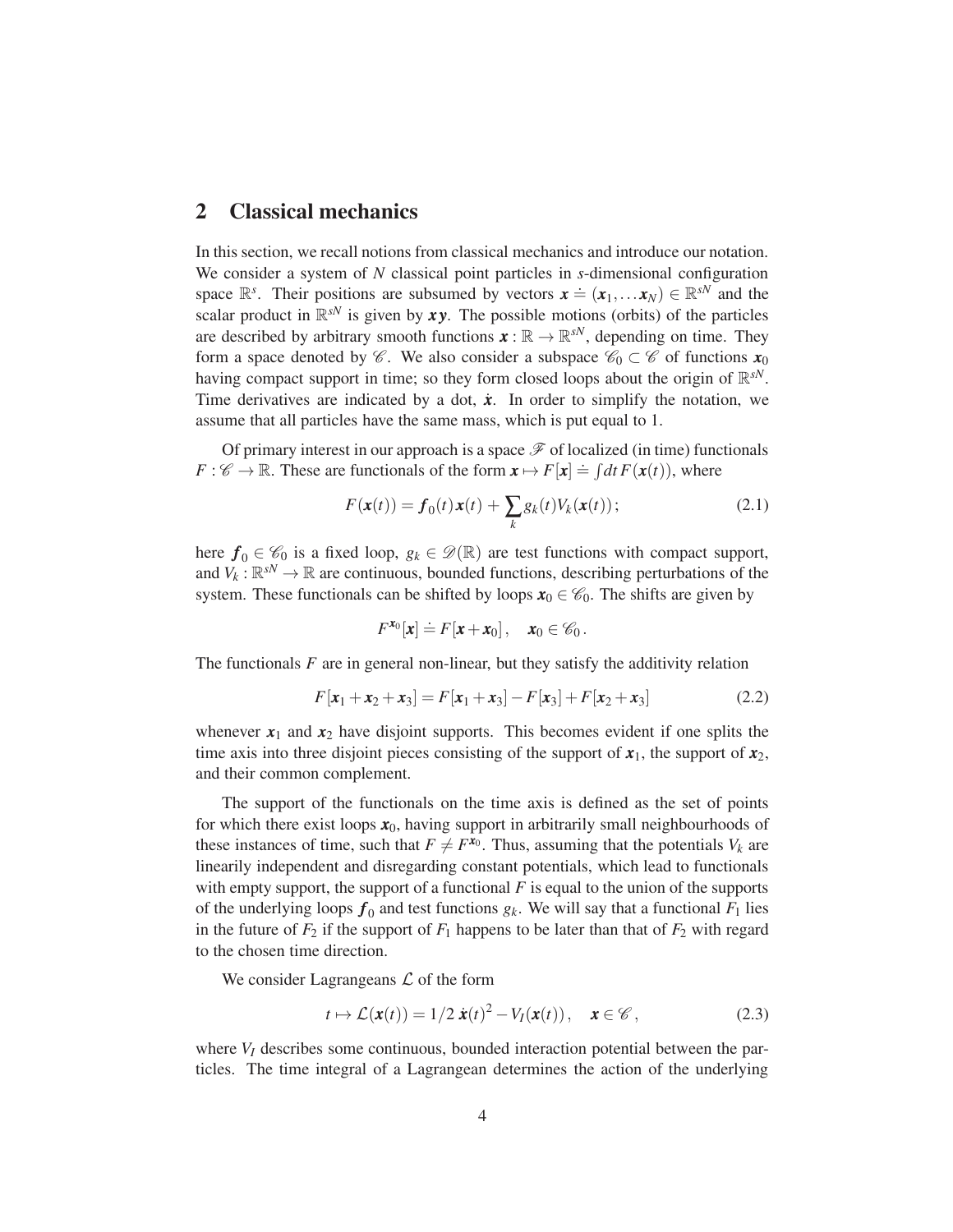mechanical systems. Given  $\mathcal L$  and any loop  $x_0 \in \mathcal C_0$ , the variations of the corresponding action are defined by

$$
\delta \mathcal{L}(\pmb{x}_0)[\pmb{x}] \doteq \int dt \, \pmb{\chi}(t) \big( \mathcal{L}(\pmb{x}(t) + \pmb{x}_0(t)) - \mathcal{L}(\pmb{x}(t)) \big) \,,
$$

where  $\chi$  is any test function which is equal to 1 on the support of  $x_0$ . By a partial integration one finds that the resulting functional has the form given in [\(2.1\)](#page-3-0),

$$
\delta \mathcal{L}(\boldsymbol{x}_0)[\boldsymbol{x}] = \int dt \, \boldsymbol{\chi}(t) \big( -\ddot{\boldsymbol{x}}_0(t) \, \boldsymbol{x}(t) + (1/2) \, \dot{\boldsymbol{x}}_0(t)^2 - V_I(\boldsymbol{x}(t) + \boldsymbol{x}_0(t)) + V_I(\boldsymbol{x}(t)) \big) \, .
$$

In particular, it does not depend on the choice of  $\chi$  within the above limitations. If the gradient <sup>∂</sup>*V<sup>I</sup>* of the potential exists, then the stationary points of the action with regard to arbitary variations  $x_0$  determine the Euler-Lagrange equation

$$
\ddot{\boldsymbol{x}} + \partial V_I(\boldsymbol{x}) = 0.
$$

Their solutions describe the actual motions (orbits) of the mechanical system,

We will have to consider the action of the propagators (Green's functions) of the differential operator  $K = -\frac{d^2}{dt^2}$  $\frac{d^2}{dt^2}$  in this equation on given loops; its sign is a matter of convenience. Adopting notation and terminology used in analogy to [\[1\]](#page-19-5), the kernels of the retarded, respectively advanced, propagator are continuous functions of time given by

$$
t, t' \mapsto \Delta_R(t, t') = -\Theta(t - t')(t - t'), \qquad t, t' \mapsto \Delta_A(t, t') = \Theta(t' - t)(t - t'),
$$

where Θ denotes the Heaviside step function. Their mean is denoted by

$$
t,t'\mapsto \Delta_D(t,t')\doteq (1/2)\big(\Delta_R(t,t')+\Delta_A(t,t')\big)=-1/2\left|t-t'\right|,
$$

and their difference is the commutator function given by

$$
t, t' \mapsto \Delta(t, t') \doteq \Delta_R(t, t') - \Delta_A(t, t') = t' - t.
$$

These Green's functions, when acting on loops, satisfy the equations

$$
K\Delta_R = \Delta_R K = 1, \quad K\Delta_A = \Delta_A K = 1, \quad K\Delta_D = \Delta_D K = 1, \quad K\Delta = \Delta K = 0.
$$

We conclude this section by noting that we regard the particles as distinguishable. In case they are indistinguishable, one has to restrict attention to functionals on  $\mathscr C$ which are symmetric with respect to permutations of the particle indices.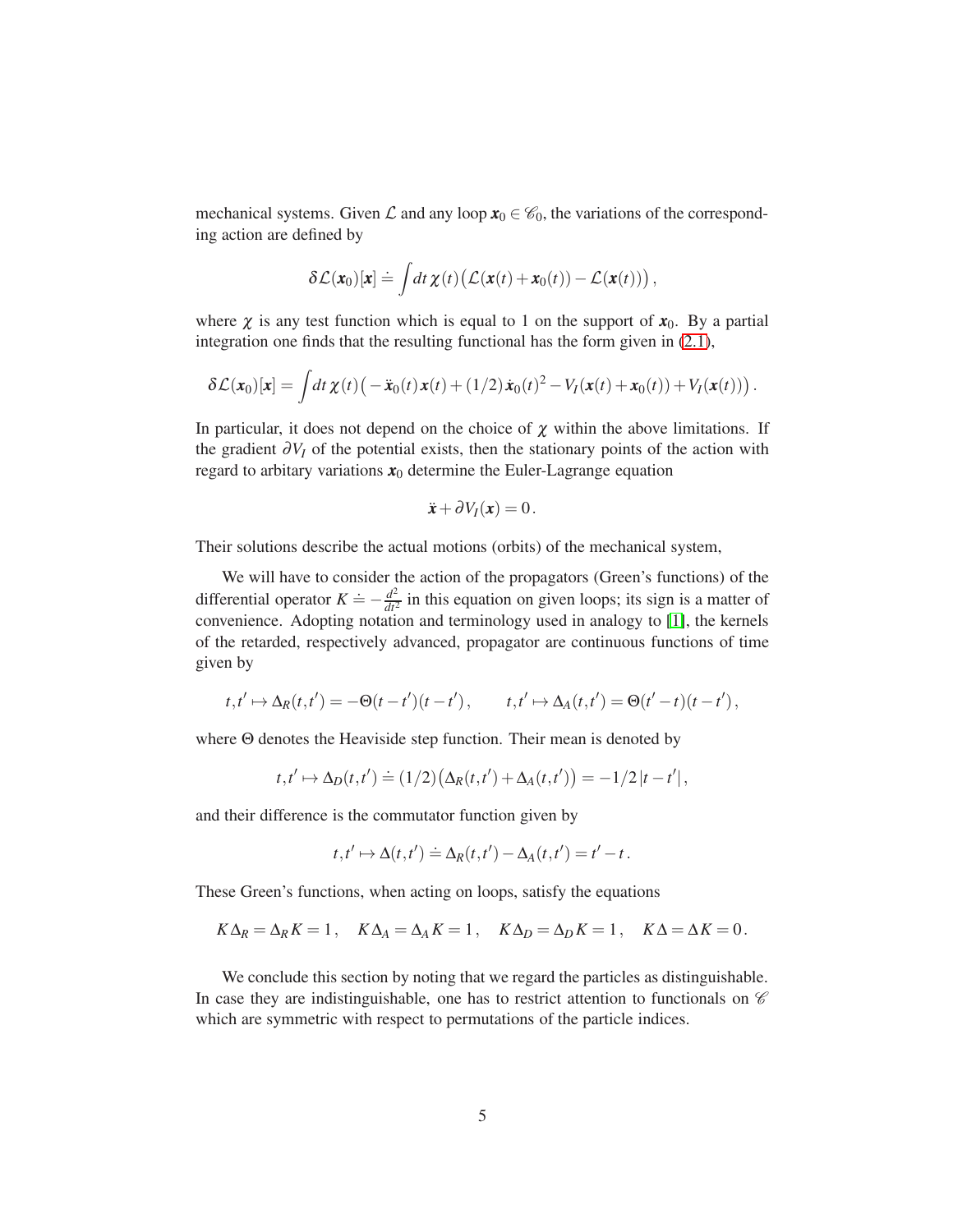# 3 The dynamical C\*-algebra

We turn now to the definition of the dynamical C<sup>\*</sup>-algebra, describing the mechanical system. As mentioned in the introduction, we adopt the scheme which has been established in [\[1\]](#page-19-5) in the context of quantum field theory. For the sake of a coherent exposition, we recall here this simple construction. It is the primary purpose of the present section to highlight the fact that the dynamical  $C^*$ -algebra is entirely based on classical concepts without imposing from the outset any quantization conditions for observables.

Given a Lagrangean  $\mathcal{L}$ , one constructs in a first step a dynamical group  $\mathcal{G}_{\mathcal{L}}$ . It is the free group generated by elements  $S(F)$ , modulo certain specific dynamical and causal relations. These elements are labelled by elements *F* of the space of functionals  $\mathscr{F}$ , introduced in the preceding section.

**Definition:** Let  $\mathcal{L}$  be a Lagrangean of the form given in equation [\(2.3\)](#page-3-1). The corresponding dynamical group  $\mathcal{G}_L$  is the free group generated by symbols  $S(F)$ ,  $F \in \mathcal{F}$ , modulo the relations

(i)  $S(F) = S(F^{x_0} + \delta \mathcal{L}(x_0))$  for all  $x_0 \in \mathscr{C}_0, F \in \mathscr{F}$ 

(ii)  $S(F_1 + F_2 + F_3) = S(F_1 + F_3)S(F_3)^{-1}S(F_2 + F_3)$  for arbitrary functionals  $F_3$ , provided  $F_1$  lies in the future of  $F_2$ ,

The first equality encodes dynamical information. It describes how a variation of the action affects the functionals. If  $F = 0$  one obtains  $S(\delta \mathcal{L}(x_0)) = S(0)$  for  $x_0 \in \mathcal{C}$ , where without loss of generality we put  $S(0) = 1$ . These equations are, within the present setting, the analogue of the Euler-Lagrange equation in classical mechanics.

The second equality describes the impact of the arrow of time on the causal properties of the theory. This causality relation corresponds to equation [\(2.2\)](#page-3-2) within the present setting, where the chosen order of the first (later) and last (earlier) term is a matter of common convention.

We shall show in the subsequent section that the group  $\mathscr{G}_{\mathcal{L}}$  is inherently noncommutative, *i.e.* it has non-commutative representations. An important parameter entering in this context is determined by the constant functionals  $F_h : \mathscr{C} \to \mathbb{R}$  which, for  $h \in \mathbb{R}$ , are given by  $F_h[x] \doteq h$ ,  $x \in \mathcal{C}$ . Since constant functionals have empty support, the causality relation for  $F_3 = 0$  implies  $S(F)S(F_h) = S(F + F_h) = S(F_h)S(F)$ , *i.e.* the elements  $S(F_h)$  lie in the center of  $\mathscr{G}_L$ . As we shall see, they set the scale of Planck's constant, which we put equal to 1 (atomic units).

The passage from a group to a  $C^*$ -algebra is a standard procedure, which we briefly recall here for the case at hand. We proceed first from  $\mathscr{G}_{\mathcal{L}}$  to the corresponding group algebra  $\mathscr{A}_{\mathcal{L}}$  over  $\mathbb{C}$ . It is by definition the complex linear span of the elements  $S \in \mathscr{G}_{\mathcal{L}}$ . For notational convenience, we also fix the central elements corresponding to the constant functionals, putting  $S(F_h) \doteq e^{ih}1$ ,  $h \in \mathbb{R}$ . The adjoint of the elements of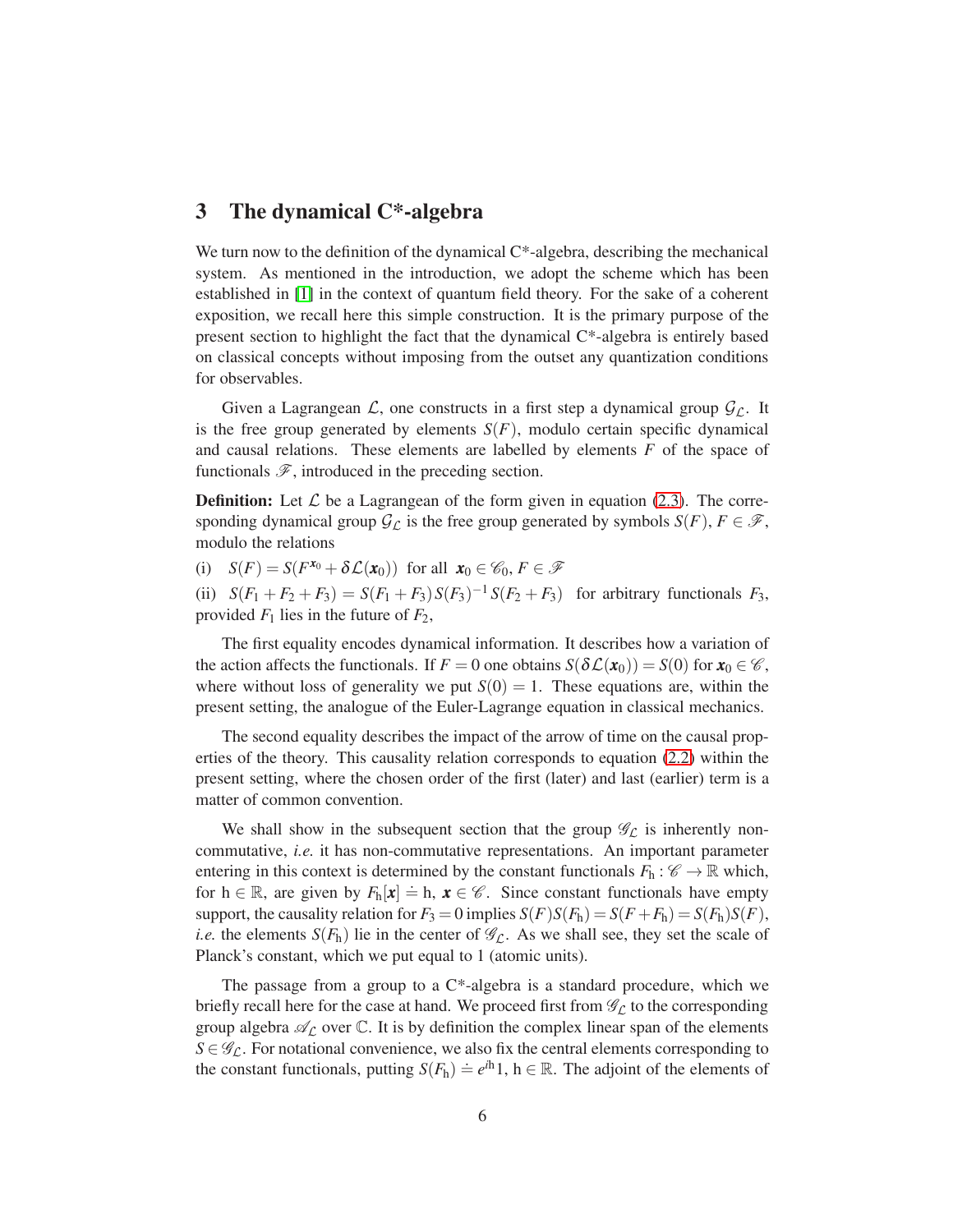$\mathscr{A}_{\mathcal{L}}$  is defined by putting  $(\sum c S)^* = \sum \overline{c} S^{-1}$  and the multiplication in  $\mathscr{A}_{\mathcal{L}}$  is inherited from  $\mathscr{G}_\mathcal{L}$  by the distributive law.

For the construction of a C\*-norm on  $\mathscr{A}_{\mathcal{L}}$ , we proceed from the fact that there exists a functional  $\omega$  on this algebra which is obtained by linear extension from the defining equalities  $\omega(S) = 0$  for  $S \in \mathscr{G}_{\mathcal{L}} \setminus \{T1\}$  and  $\omega(1) = 1$ . So for any choice of a finite number of different elements  $S_i \in \mathscr{G}_L \setminus \{T1\}$ ,  $i = 1, \ldots, n$ , and  $S_0 = 1$  one has

$$
\omega\left(\left(\sum_{i}c_{i}S_{i}\right)^{*}\left(\sum_{j}c_{j}S_{j}\right)\right)=\sum_{i,j}\overline{c}_{i}c_{j}\omega(S_{i}^{-1}S_{j})=\sum_{i}|c_{i}|^{2}\geq 0.
$$

This shows that, apart from the zero element, the functional  $\omega$  has positive values on positive elements of  $\mathcal{A}_{\mathcal{L}}$ , *i.e.* it is a faithful state. Thus, putting

$$
||A||^2 \doteq \sup_{\omega'} \omega'(A^*A), \quad A \in \mathscr{A}_{\mathcal{L}},
$$

where the supremum extends over all states  $\omega'$  on  $\mathscr{A}_{\mathcal{L}}$ , one obtains a C\*-norm on  $\mathscr{A}_{\mathcal{L}}$ . Note that the supremum exists since the elements of  $\mathscr{A}_{\mathcal{L}}$  are finite linear combinations of unitary operators. The completion of  $\mathscr{A}_{\mathcal{L}}$  with regard to this norm is a C\*-algebra, which will be denoted by the same symbol.

**Definition:** Given a Lagrangean  $\mathcal{L}$ , the corresponding dynamical algebra  $\mathcal{A}_{\mathcal{L}}$  is the C\*-algebra determined by the group  $\mathscr{G}_{\mathcal{L}}$ , as explained above.

#### 4 Heisenberg commutation relations and dynamics

As a first application of our framework, we discuss the case of non-interacting particles, which are described by the Lagrangean

$$
t\mapsto \mathcal{L}_0(\mathbf{x}(t))=(1/2)\dot{\mathbf{x}}(t)^2\,,\quad \mathbf{x}\in\mathscr{C}\,.
$$

The corresponding dynamical C\*-algebra is  $\mathcal{A}_{\mathcal{L}_0}$  and its generating unitary operators are denoted by  $S_{\mathcal{L}_0}$ . For the proof that this algebra contains operators satisfying the Heisenberg relations, we consider for given loop functions  $f_0 \in \mathcal{C}_0$  the functionals

<span id="page-6-1"></span>
$$
F_{f_0}[\mathbf{x}] \doteq \langle \mathbf{f}_0, \mathbf{x} \rangle + (1/2) \langle \mathbf{f}_0, \Delta_D \mathbf{f}_0 \rangle, \quad \mathbf{x} \in \mathscr{C} \,.
$$
 (4.1)

Here we made use of the notation  $\langle f_0, x \rangle \doteq \int dt f_0(t)x(t)$ ; the propagator  $\Delta_D$  was defined at the end of Sec. 2. We then define corresponding unitary operators in  $\mathscr{A}_{\mathcal{L}_0}$ , putting

<span id="page-6-0"></span>
$$
W(f_0) \doteq S_{\mathcal{L}_0}(F_{f_0}), \quad f_0 \in \mathscr{C}_0. \tag{4.2}
$$

As we shall see, these operators satisfy the Heisenberg commutation relations in Weyl form. For the proof we need to have a closer look at the underlying functionals.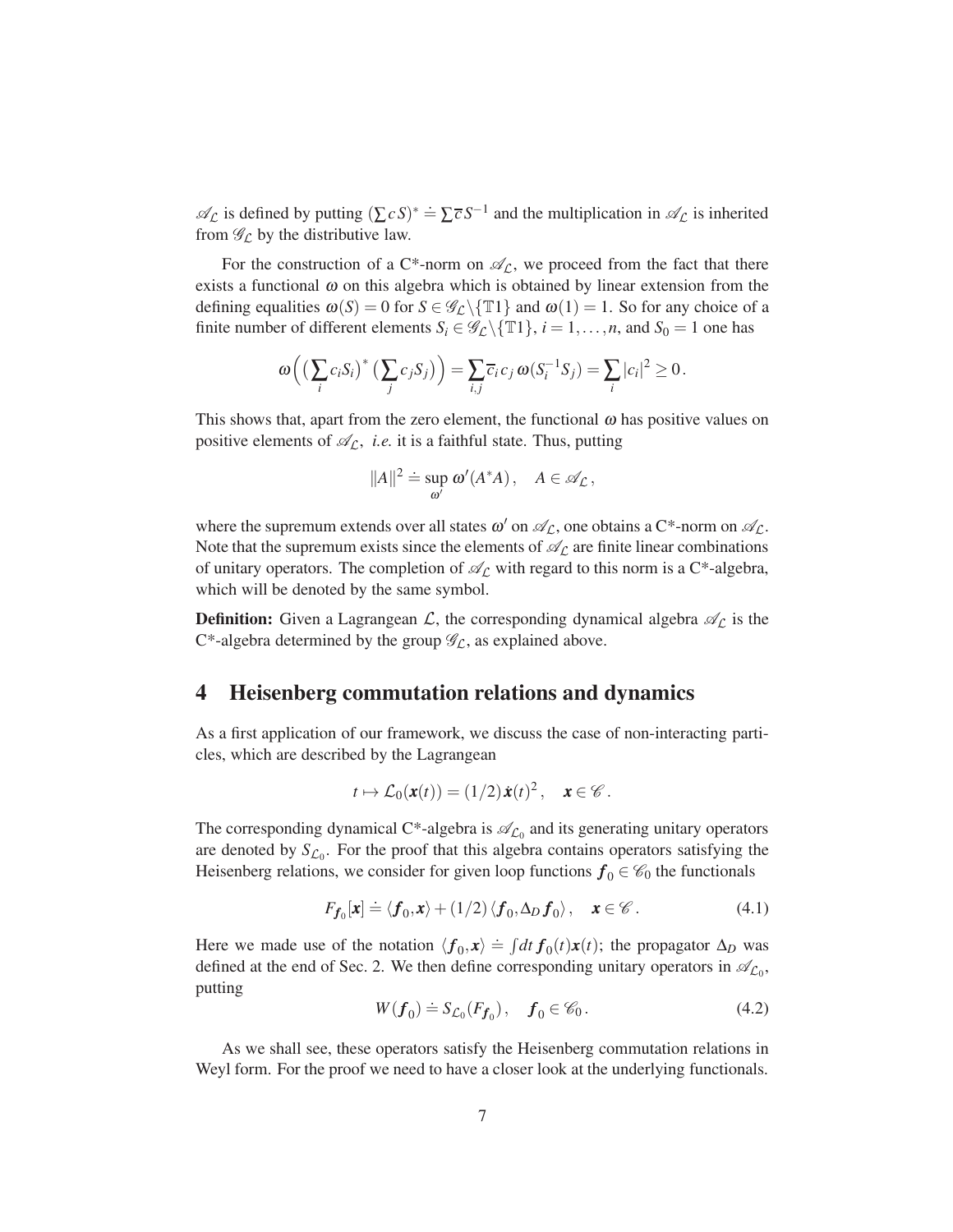Picking any loop  $x_0 \in \mathcal{C}_0$ , putting its second time derivative  $Kx_0$  into the functional, and recalling that  $\Delta_D K = 1$ , we obtain

$$
F_{K\mathbf{x}_0}[\mathbf{x}] = -\langle \ddot{\mathbf{x}}_0, \mathbf{x} \rangle - (1/2) \langle \ddot{\mathbf{x}}_0, \mathbf{x}_0 \rangle = -\langle \ddot{\mathbf{x}}_0, \mathbf{x} \rangle + (1/2) \langle \dot{\mathbf{x}}_0, \dot{\mathbf{x}}_0 \rangle = \delta \mathcal{L}_0(\mathbf{x}_0)[\mathbf{x}].
$$

Thus the dynamical relation in  $\mathcal{A}_{\mathcal{L}}$  implies  $W(Kx_0) = S_{\mathcal{L}_0}(F_{Kx_0}) = 1$ .

Next, given  $f_0 \in \mathcal{C}_0$ , let  $f_0 = f'_0 + Kx_0$  be any decompostion with  $f'_0, x_0 \in \mathcal{C}_0$ . Plugging it into the functional gives

$$
F_{f_0}[\mathbf{x}] = \langle (f'_0 + K\mathbf{x}_0), \mathbf{x} \rangle + (1/2) \langle (f'_0 + K\mathbf{x}_0), \Delta_D(f'_0 + K\mathbf{x}_0) \rangle
$$
  
=  $(\langle f'_0, \mathbf{x} + \mathbf{x}_0 \rangle + (1/2) \langle f'_0, \Delta_D f'_0 \rangle) + (\langle K\mathbf{x}_0, \mathbf{x} \rangle + (1/2) \langle K\mathbf{x}_0, \Delta_D K\mathbf{x}_0 \rangle)$   
=  $F_{f'_0}^{\mathbf{x}_0}[\mathbf{x}] + F_{K\mathbf{x}_0}[\mathbf{x}] = F_{f'_0}^{\mathbf{x}_0}[\mathbf{x}] + \delta \mathcal{L}(\mathbf{x}_0)[\mathbf{x}].$ 

The dynamical relation in  $\mathcal{A}_{\mathcal{L}}$ , together with the preceding equality, imply

$$
W(\boldsymbol{f}_0) = S_{\mathcal{L}_0}(F_{\boldsymbol{f}_0}) = S_{\mathcal{L}_0}(F_{\boldsymbol{f}'_0}^{x_0} + \delta \mathcal{L}_0(x_0)) = S_{\mathcal{L}_0}(F_{\boldsymbol{f}'_0}) = W(\boldsymbol{f}'_0),
$$

which generalizes the relation  $W(Kx_0) = 1$ , obtained in the preceding step.

Finally, we pick two arbitrary loop functions  $f_0, g_0 \in \mathcal{C}_0$  and choose a decomposition  $f_0 = f'_0 + Kx_0$  such that  $f'_0$  lies in the future of  $g_0$ . That such a decomposition exists can be seen as follows. Choose a smooth step function  $\chi$  which has support in the future of  $g_0$  and is equal to 1 at large times. Putting  $f'_0 = K \chi \Delta_R f_0$ and  $\mathbf{x}_0 = (1 - \chi)\Delta_R \mathbf{f}_0$ , one obtains loop functions with the desired support properties and  $f'_0 + Kx_0 = K\Delta_R f_0 = f_0$ , as claimed. This equality, together with the preceding results and the causality relation imply

$$
W(\bm{f}_0)W(\bm{g}_0)=S_{\mathcal{L}_0}(F_{\bm{f}_0})S_{\mathcal{L}_0}(F_{\bm{g}_0})=S_{\mathcal{L}_0}(F_{\bm{f}'_0})S_{\mathcal{L}_0}(F_{\bm{g}_0})=S_{\mathcal{L}_0}(F_{\bm{f}'_0}+F_{\bm{g}_0}).
$$

Now, for  $x \in \mathscr{C}$ ,

$$
F_{f'_0}[\mathbf{x}] + F_{g_0}[\mathbf{x}] = \langle f'_0, \mathbf{x} \rangle + (1/2) \langle f'_0, \Delta_D f'_0 \rangle + \langle g_0, \mathbf{x} \rangle + (1/2) \langle g_0, \Delta_D g_0 \rangle
$$
  
= \langle (f'\_0 + g\_0), \mathbf{x} \rangle + (1/2) \langle (f'\_0 + g\_0), \Delta\_D (f'\_0 + g\_0) \rangle - \langle f'\_0, \Delta\_D g\_0 \rangle  
= F\_{f'\_0 + g\_0}[\mathbf{x}] - \langle f'\_0, \Delta\_D g\_0 \rangle.

For the last term, being a constant functional, we obtain in view of the support properties of  $f'_{0}$ ,  $g_{0}$  and the fact that  $K\Delta = 0$ 

$$
\langle f'_0, \Delta_D \mathbf{g}_0 \rangle = (1/2) \langle f'_0, \Delta_R \mathbf{g}_0 \rangle = (1/2) \langle f'_0, \Delta \mathbf{g}_0 \rangle
$$
  
=  $(1/2) \langle (f'_0 + K\mathbf{x}_0), \Delta \mathbf{g}_0 \rangle = (1/2) \langle f_0, \Delta \mathbf{g}_0 \rangle$ .

Bearing in mind the results of the preceding step, this implies

$$
S_{\mathcal{L}_0}(F_{\boldsymbol{f}_0'}+F_{\boldsymbol{g}_0})=e^{-(i/2)\langle\boldsymbol{f}_0,\boldsymbol{\Delta g}_0\rangle}S_{\mathcal{L}_0}(F_{\boldsymbol{f}_0'+\boldsymbol{g}_0})=e^{-(i/2)\langle\boldsymbol{f}_0,\boldsymbol{\Delta g}_0\rangle}W(\boldsymbol{f}_0+\boldsymbol{g}_0),
$$

so this operator coincides with the product  $W(f_0)W(\mathbf{g}_0)$ . The results obtained so far are summarized in the subsequent theorem.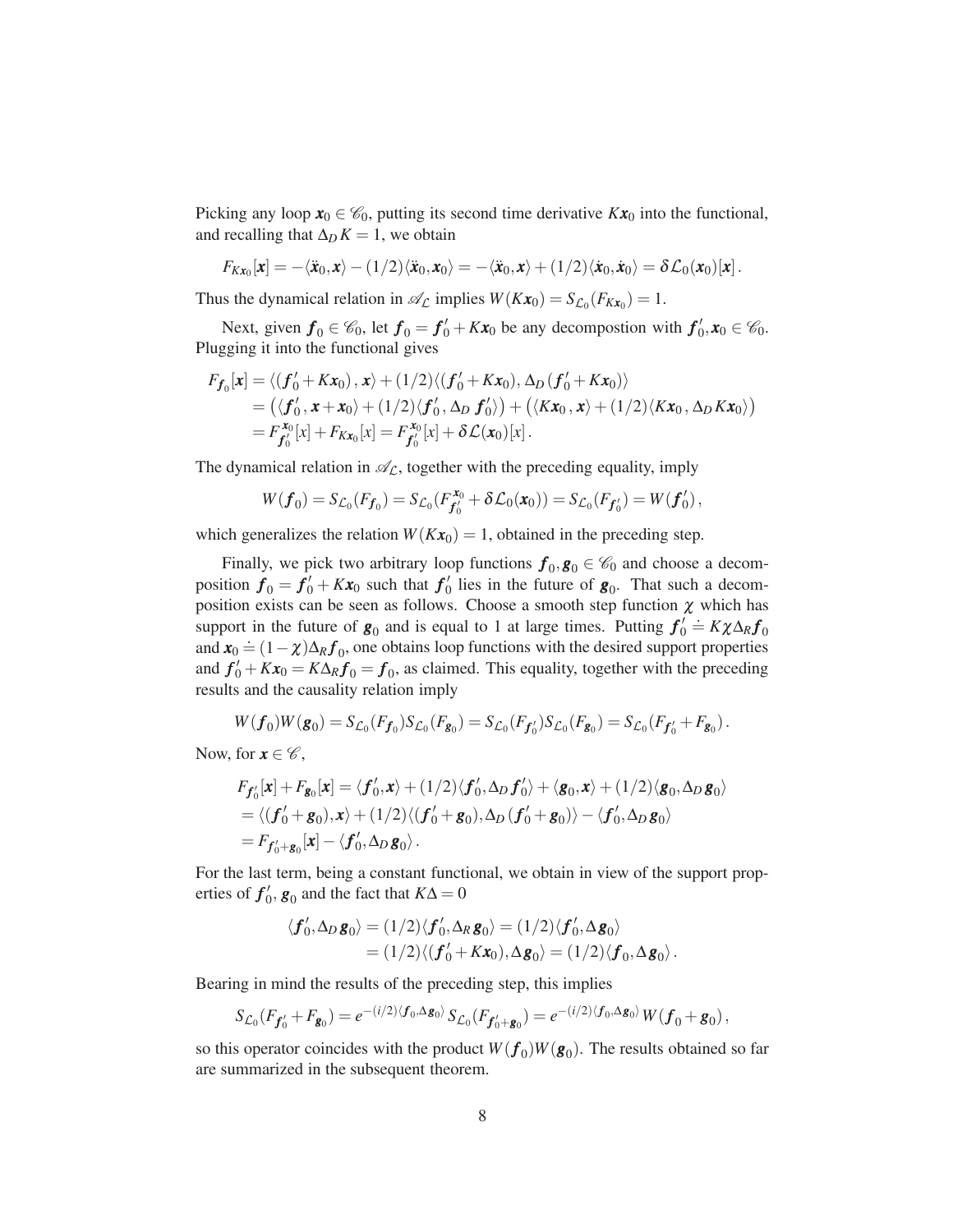<span id="page-8-0"></span>**Theorem 4.1.** Let  $W(f_0) \in \mathscr{A}_{\mathcal{L}_0}$ ,  $f_0 \in \mathscr{C}_0$ , be the unitary operators, defined in equa*tion* [\(4.2\)](#page-6-0)*. Then*

$$
W(\boldsymbol{f}_0)W(\boldsymbol{g}_0)=e^{-(i/2)\langle\boldsymbol{f}_0,\boldsymbol{\Delta}\boldsymbol{g}_0\rangle}W(\boldsymbol{f}_0+\boldsymbol{g}_0),\quad \boldsymbol{f}_0,\boldsymbol{g}_0\in\mathscr{C}_0.
$$

*Moreover, there hold the dynamical relations*  $W(Kx_0) = 1$ ,  $x_0 \in \mathcal{C}_0$ .

It follows from this theorem that the operators  $W(f_0)$ ,  $f_0 \in \mathcal{C}_0$ , form a unitary Lie group, the Weyl group  $W$ . Proceeding to its Lie algebra and denoting the corresponding generators by  $\langle x_0, \mathbf{Q} \rangle$  and 1, the dynamical relations imply  $\langle Kx_0, \mathbf{Q} \rangle = 0$ ,  $x_0 \in \mathscr{C}_0$ , hence

$$
\mathbf{Q}(t) = \mathbf{Q} + t\dot{\mathbf{Q}}, \quad t \in \mathbb{R},
$$

where we have absorbed possible constants into  $Q$  and  $\dot{Q}$ . The non-trivial commutators of the generators are  $[\langle f_0, \mathcal{Q} \rangle, \langle \mathbf{g}_0, \mathcal{Q} \rangle] = i \langle f_0, \Delta f_0 \rangle$ 1. They yield for the components of the generators the commutation relations

$$
[\mathbf{Q}_k, \dot{\mathbf{Q}}_l] = i \, \delta_{kl} \mathbb{1} \,, \quad [\mathbf{Q}_k, \mathbf{Q}_l] = [\dot{\mathbf{Q}}_k, \dot{\mathbf{Q}}_l] = 0 \,, \quad k, l = 1, \ldots, sN \,.
$$

Identifying **Q** with position and the velocity **Q** with momentum **P**, these are the Heisenberg commutation relations for the corresponding quantum observables. The dynamical relation is the solution of the Heisenberg equation in the absence of interaction.

We will show in Sec. 5 that the linear functionals  $x \mapsto L_{f_0}[x] \doteq \langle f_0, x \rangle$ , which appeared in the preceding step, give rise to unitaries  $S_{\mathcal{L}_0}(L_{f_0})$  which are the timeordered exponentials of the corresponding generators  $\langle f_0, \mathcal{Q} \rangle$ . Similarly, the unitaries  $S_{\mathcal{L}_0}(F)$  for functionals *F* of the form [\(2.1\)](#page-3-0) are the respective time-ordered exponentials, where the classical orbits  $t \mapsto x(t)$  are replaced by  $t \mapsto Q(t)$ . So, instead of representing the observable *F* at the quantum level, the operators  $S_{\mathcal{L}_0}(F)$  describe the perturbations of the non-interacting dynamics, caused by their temporary action, in accordance with the interaction picture in quantum mechanics.

This insight enters in our subsequent arguments, where we compare the algebras  $\mathscr{A}_{\mathcal{L}}$  for different Lagrangeans  $\mathcal{L}$ . Given any Lagrangean  $\mathcal{L}_0$  (which may differ from the non-interacting one), we will show that the algebras  $\mathscr{A}_{\mathcal{L}}$  for the perturbed Lagrangeans  $\mathcal{L} = \mathcal{L}_0 - V_I$  can be embedded by an injective homomorphism into the algebra  $\mathscr{A}_{\mathcal{L}_0}$  associated with  $\mathcal{L}_0$ . To this end we choose any interval  $\mathbb{I} \subset \mathbb{R}$  and a corresponding smooth characteristic function  $\chi$  which has support in a slightly larger interval  $\hat{\mathbb{I}} \supset \mathbb{I}$ . We then consider the temporary perturbation of the Lagrangean  $\mathcal{L}_0$ ,

$$
t\mapsto \mathcal{L}_{\chi}(\mathbf{x}(t))\doteq \mathcal{L}_0(\mathbf{x}(t))-\chi(t)V_I(\mathbf{x}(t)),\quad \mathbf{x}\in\mathscr{C}.
$$

The corresponding relative action for  $x_0 \in \mathcal{C}_0$  is given by

$$
\delta \mathcal{L}_{\chi}(\boldsymbol{x}_0) = \delta \mathcal{L}_0(\boldsymbol{x}_0) - V_I^{\boldsymbol{x}_0}(\chi) + V_I(\chi),
$$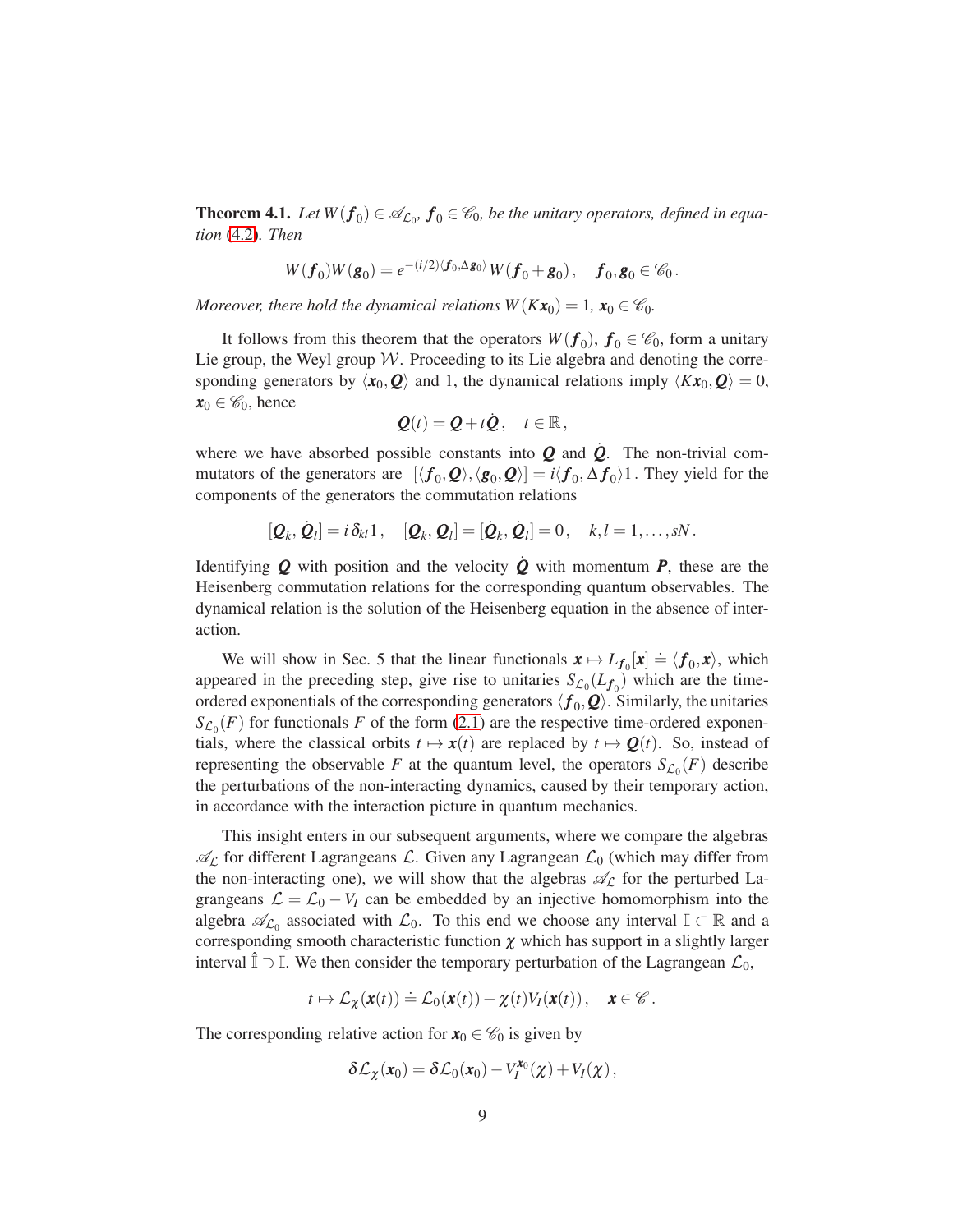where  $\mathbf{x} \mapsto V_I(\mathbf{x})[\mathbf{x}] \doteq \int dt \, \mathbf{\chi}(t) V_I(\mathbf{x}(t))$ . Note that  $\delta \mathcal{L}_{\mathbf{\chi}}(\mathbf{x}_0)$  coincides with the full relative action  $\delta\mathcal{L}(x_0)$  for loops  $x_0$  having support in I. We define now the unitary operators in  $\mathscr{A}_{\mathcal{L}_0}$ 

$$
S_{\mathcal{L}_{\chi}}(F) \doteq S_{\mathcal{L}_0}(-V_I(\chi))^{-1} S_{\mathcal{L}_0}(F - V_I(\chi)), \quad F \in \mathcal{F}.
$$

It is apparent that the operators  $S_{\mathcal{L}_{\chi}}(F)$ ,  $F \in \mathcal{F}$ , generate the algebra  $\mathcal{A}_{\mathcal{L}_0}$ . Making use of the dynamical relation in  $\mathcal{A}_{\mathcal{L}_0}$ , we obtain for  $\mathbf{x}_0 \in \mathcal{C}_0$ 

$$
S_{\mathcal{L}_{\chi}}(F^{\mathbf{x}_0} + \delta \mathcal{L}_{\chi}(\mathbf{x}_0)) = S_{\mathcal{L}_0}(-V_I(\chi))^{-1} S_{\mathcal{L}_0}(F^{\mathbf{x}_0} - V_I^{\mathbf{x}_0}(\chi) + \delta \mathcal{L}_0(\mathbf{x}_0))
$$
  
=  $S_{\mathcal{L}_0}(-V_I(\chi))^{-1} S_{\mathcal{L}_0}(F - V_I(\chi)) = S_{\mathcal{L}_{\chi}}(F).$ 

Similarly, if  $F_1, F_2, F_3 \in \mathcal{F}$  are functionals such that  $F_1$  lies in the future of  $F_2$ , the causal relations in  $\mathscr{A}_{L_0}$  imply

$$
S_{\mathcal{L}_{\chi}}(F_1 + F_3) S_{\mathcal{L}_{\chi}}(F_3)^{-1} S_{\mathcal{L}_{\chi}}(F_2 + F_3)
$$
  
=  $S_{\mathcal{L}_0}(-V_I(\chi))^{-1} S_{\mathcal{L}_0}(F_1 + F_3 - V_I(\chi)) S_{\mathcal{L}_0}(F_3 - V_I(\chi))^{-1} S_{\mathcal{L}_0}(F_2 + F_3 - V_I(\chi))$   
=  $S_{\mathcal{L}_0}(-V_I(\chi))^{-1} S_{\mathcal{L}_0}(F_1 + F_2 + F_3 - V_I(\chi)) = S_{\mathcal{L}_{\chi}}(F_1 + F_2 + F_3).$ 

So the unitary operators  $S_{\mathcal{L}_{\chi}} : \mathcal{F} \to \mathcal{A}_{\mathcal{L}_0}$  satisfy the defining relations of the dynamical group  $\mathscr{G}_{\mathcal{L}_{\chi}}$  for the Lagrangean  $\mathcal{L}_{\chi}$ . Moreover,  $\mathscr{A}_{\mathcal{L}_{\chi}} = \mathscr{A}_{\mathcal{L}_{0}}$ .

We want to control the limit  $\mathbb{I} \nearrow \mathbb{R}$ . To this end we restrict the unitaries  $S_{\mathcal{L}_{\chi}}$  to functionals in  $\mathscr{F}(\mathbb{I}) \subset \mathscr{F}$ , having support in  $\mathbb{I}$ . These restrictions generate a subgroup  $\mathscr{G}_{\mathcal{L}_{\chi}}(\mathbb{I}) \subset \mathscr{G}_{\mathcal{L}_{\chi}}$ . Since  $\delta \mathcal{L}_{\chi}(\mathbf{x}_0) = \delta \mathcal{L}(\mathbf{x}_0)$  for loops  $\mathbf{x}_0$  having support in  $\mathbb{I}$ , this subgroup is isomorphic to the group  $\mathscr{G}_{\mathcal{L}}(\mathbb{I})$ , which is obtained by restricting the unitaries  $S_{\mathcal{L}}$ , assigned to the full Lagrangean, to  $\mathscr{F}(\mathbb{I})$ . The resulting isomorphism  $\beta_{\mathbb{I},\chi}:\mathscr{G}_{\mathcal{L}_{\chi}}(\mathbb{I})\to\mathscr{G}_{\mathcal{L}}(\mathbb{I})$  extends to congruent linear combinations of the group elements, forming algebras  $\mathscr{A}_{\mathcal{L}_{\chi}}(\mathbb{I}) \subset \mathscr{A}_{\mathcal{L}_{0}}$  and  $\mathscr{A}_{\mathcal{L}}(\mathbb{I}) \subset \mathscr{A}_{\mathcal{L}}$ , respectively. Denoting by  $\|\cdot\|_{\mathcal{L}_0}$  and  $\|\cdot\|_{\mathcal{L}}$  the C\*-norms on  $\mathscr{A}_{\mathcal{L}_0}$  and  $\mathscr{A}_{\mathcal{L}}$ , we define norms  $\|\beta_{\mathbb{I},\chi}(\cdot)\|_{\mathcal{L}}$ on  $\mathscr{A}_{\mathcal{L}_{\chi}}(\mathbb{I})$  and  $\|\beta_{\mathbb{I},\chi}^{-1}(\cdot)\|_{\mathcal{L}_{0}}$  on  $\mathscr{A}_{\mathcal{L}}(\mathbb{I})$ . Because of the maximality of the original C\*-norms, one has  $\|\beta_{\mathbb{I},\chi}(\cdot)\|_{\mathcal{L}} \leq \| \cdot \|_{\mathcal{L}_0}$  and  $\|\beta_{\mathbb{I},\chi}^{-1}(\cdot)\|_{\mathcal{L}_0} \leq \| \cdot \|_{\mathcal{L}}$ . This implies  $\|\beta_{\mathbb{I},\chi}(\cdot)\|_{\mathcal{L}} = \|\cdot\|_{\mathcal{L}_0}$  and  $\|\beta_{\mathbb{I},\chi}^{-1}(\cdot)\|_{\mathcal{L}_0} = \|\cdot\|_{\mathcal{L}}$ . It follows that the isomorphism  $\beta_{\mathbb{I},\chi}: \mathscr{A}_{\mathcal{L}_{\chi}}(\mathbb{I}) \to \mathscr{A}_{\mathcal{L}}(\mathbb{I})$  extends to an isomorphims between the norm closures of these subalgebras of  $\mathcal{A}_{\mathcal{L}_0}$ , respectively  $\mathcal{A}_{\mathcal{L}}$ , which we denote by the same symbols.

In the next step we need to determine the dependence of the isomorphisms  $\beta_{\mathbb{I},\gamma}$ on the choice of the smooth characteristic function  $\chi$  for given interval I. Let  $\chi_1$  and  $\chi_2$  be two such functions which both have support in  $\hat{\mathbb{I}} \supset \mathbb{I}$  and are equal to 1 in some neighbourhood of I. One then has  $\chi_2 - \chi_1 = \chi_+ + \chi_-,$  where  $\chi_+$  has support in the future of I and  $\chi$ <sub>−</sub> in its past. Picking any functional  $F \in \mathcal{F}(\mathbb{I})$ , it follows from the causality relation for the operators  $S_{\mathcal{L}_0}$  that

$$
S_{\mathcal{L}_0}(F-V_I(\chi_2))
$$
  
=  $S_{\mathcal{L}_0}(-V_I(\chi_+) - V_I(\chi_1 + \chi_-))S_{\mathcal{L}_0}(-V_I(\chi_1 + \chi_-))^{-1}S_{\mathcal{L}_0}(F-V_I(\chi_1 + \chi_-)).$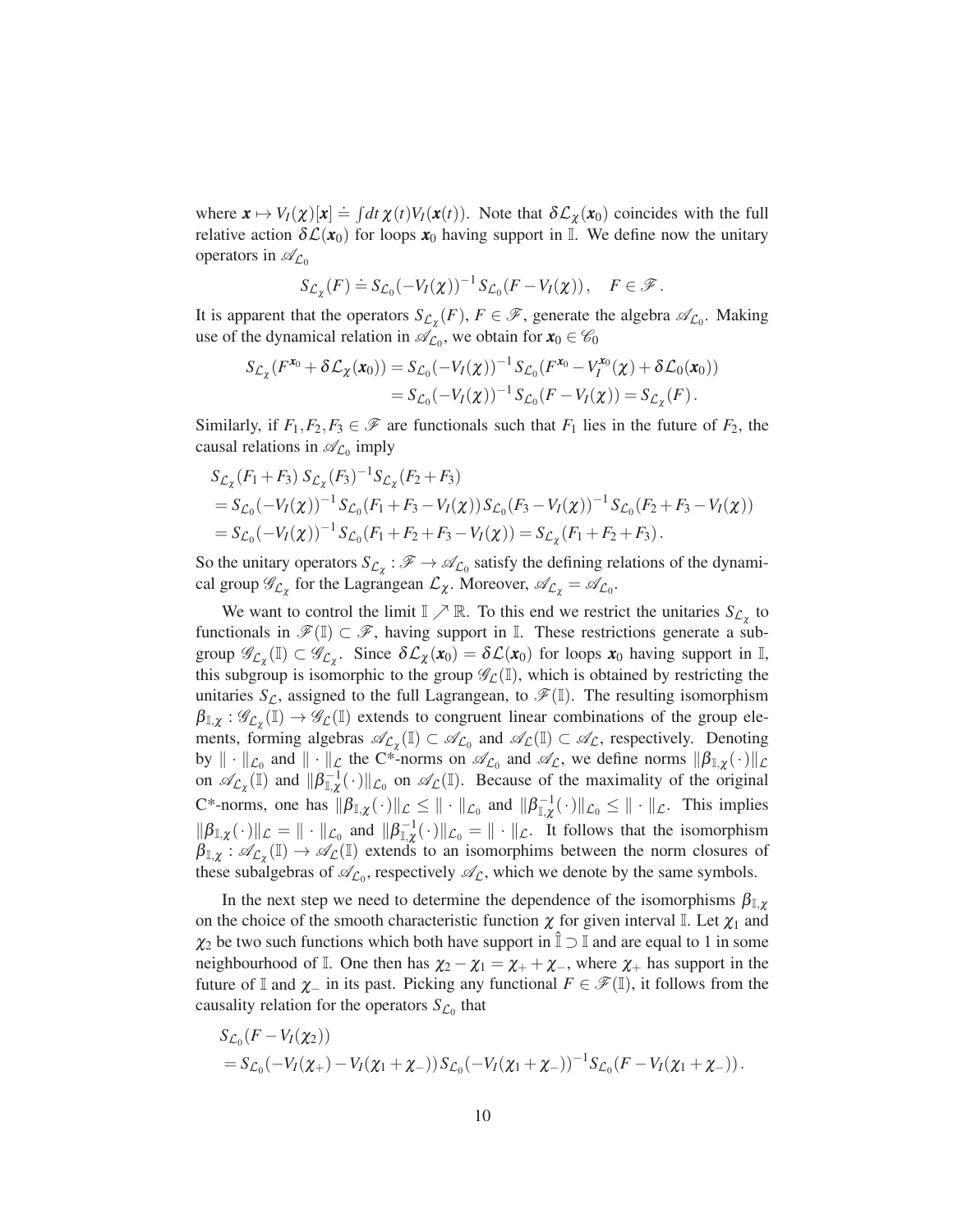In a similar manner one obtains

$$
S_{\mathcal{L}_0}(F-V_I(\chi_1+\chi_-))=S_{\mathcal{L}_0}(F-V_I(\chi_1))S_{\mathcal{L}_0}(-V_I(\chi_1)^{-1}S_{\mathcal{L}_0}(-V_I(\chi_1)-V_I(\chi_-)).
$$

Plugging these equalities into the defining equation for  $S_{\mathcal{L}_{\chi_2}}$ , we obtain

$$
S_{\mathcal{L}_{\chi_2}}(F) = S_{\mathcal{L}_{\chi_1}}(-V_I(\chi_-))^{-1} S_{\mathcal{L}_{\chi_1}}(F) S_{\mathcal{L}_{\chi_1}}(-V_I(\chi_-)), \quad F \in \mathscr{F}(\mathbb{I}).
$$

This relation shows that the isomorphisms  $\beta_{\mathbb{I}, \chi_1}^{-1}, \beta_{\mathbb{I}, \chi_2}^{-1}$ , mapping  $\mathscr{A}_{\mathcal{L}}(\mathbb{I})$  onto the subalgebras  $\mathscr{A}_{\mathcal{L}_{\chi_1}}(\mathbb{I})$ , respectively  $\mathscr{A}_{\mathcal{L}_{\chi_2}}(\mathbb{I})$ , of  $\mathscr{A}_{\mathcal{L}_0}$ , are related by an inner automorphism of  $\mathscr{A}_{\mathcal{L}_0}$ . Putting  $U_{\chi_2, \chi_1} \doteq S_{\mathcal{L}_{\chi_1}}(-V_I(\chi_-))^{-1}$ , the preceding equality implies

$$
\mathrm{Ad}U_{\chi_2,\chi_1}\circ\beta_{\mathbb{I},\chi_1}^{-1}=\beta_{\mathbb{I},\chi_2}^{-1}.
$$

Since the supports of  $\chi_1, \chi_2$  are contained in  $\hat{\mathbb{I}}$ , it is also clear that  $U_{\chi_2, \chi_1} \in \mathscr{A}_{\mathcal{L}_0}(\hat{\mathbb{I}})$ .

We choose now an increasing sequence of intervals  $\mathbb{I}_n \subset \hat{\mathbb{I}}_n \subset \mathbb{I}_{n+1}$ , which exhaust R, and corresponding smooth characteristic functions  $\chi_n$  which are equal to 1 on  $\mathbb{I}_n$ and have support in  $\hat{\mathbb{I}}_n$ ,  $n \in \mathbb{N}$ . It follows from the definition of the algebras  $\mathscr{A}_{\mathcal{L}}(\mathbb{I})$ and isomorphisms  $\beta_{\mathbb{I}, \chi}^{-1}$  that  $\beta_{\mathbb{I}_{n+1}, \chi_{n+1}}^{-1} \upharpoonright \mathscr{A}_{\mathcal{L}}(\mathbb{I}_n) = \beta_{\mathbb{I}_n, \chi_{n+1}}^{-1}$ ,  $n \in \mathbb{N}$ . On the basis of the preceding results, we define isomorphisms  $\gamma_{\mathbb{I}_n}$ , putting

$$
\gamma_{\mathbb{I}_n} \doteq \mathrm{Ad}\left(U_{\chi_n,\chi_{n-1}}\cdots U_{\chi_2,\chi_1}\right)^{-1} \circ \beta_{\mathbb{I}_n,\chi_n}^{-1}, \quad n \in \mathbb{N}+1.
$$

It follows from the support properties of the functions  $\chi_n$  that  $\gamma_{\mathbb{I}_n}(\mathscr{A}_{\mathcal{L}}(\mathbb{I}_n)) \subset \mathscr{A}_{\mathcal{L}_0}(\hat{\mathbb{I}}_n)$ . Moreover,

$$
\gamma_{\mathbb{I}_{n+1}}\upharpoonright \mathscr{A}_{\mathcal{L}}(\mathbb{I}_n)=\mathrm{Ad}(U_{\chi_n,\chi_{n-1}}\cdots U_{\chi_2,\chi_1})^{-1}\circ \mathrm{Ad}U_{\chi_{n+1},\chi_n}^{-1}\circ \beta_{\mathbb{I}_n,\chi_{n+1}}^{-1}\upharpoonright \mathscr{A}_{\mathcal{L}}(\mathbb{I}_n)\\= \mathrm{Ad}(U_{\chi_n,\chi_{n-1}}\cdots U_{\chi_2,\chi_1})^{-1}\circ \beta_{\mathbb{I}_n,\chi_n}^{-1}=\gamma_{\mathbb{I}_n},\quad n\in\mathbb{N}.
$$

Thus, for any given interval  $\mathbb{I}_m$ , the restrictions  $\gamma_{\mathbb{I}_n} \restriction \mathscr{A}_{\mathcal{L}}(\mathbb{I}_m)$  stay constant for  $n \geq m$ and their range is contained in  $\mathscr{A}_{\mathcal{L}_0}(\hat{I}_m)$ . Since  $\mathscr{A}_{\mathcal{L}}$  is the C\*-inductive limit of its subalgebras  $\mathscr{A}_{\mathcal{L}}(\mathbb{I}_m)$ ,  $m \in \mathbb{N}$ , it follows that the limit  $\gamma \doteq \lim_{n} \gamma_{\mathbb{I}_n}$  exists pointwise in norm on  $\mathscr{A}_{\mathcal{L}}$  and has range in  $\mathscr{A}_{\mathcal{L}_0}$ . More explicitly, one has for any interval  $\mathbb{I} \subset \mathbb{R}$ and sufficiently large  $n \in \mathbb{N}$ 

<span id="page-10-0"></span>
$$
\gamma(S_{\mathcal{L}}(F)) = \mathrm{Ad}(U_{\chi_n,\chi_{n-1}}\cdots U_{\chi_2,\chi_1})^{-1}(S_{\mathcal{L}_0}(F)), \quad F \in \mathscr{F}(\mathbb{I}).\tag{4.3}
$$

Recalling that the choice of Lagrangeans  $\mathcal{L}_0$ ,  $\mathcal{L}$  was arbitrary, we have arrived at the following theorem, relating the dynamical algebras attached to different dynamics.

<span id="page-10-1"></span>**Theorem 4.2.** Let  $\mathcal{L}_0, \mathcal{L}$  be Lagrangeans of the form given in equation [\(2.3\)](#page-3-1). The *algebra* A<sup>L</sup> *can be embedded into* AL<sup>0</sup> *by the injective homomorphism* γ *given in equation* [\(4.3\)](#page-10-0)*. Moreover, for any interval*  $\mathbb{I} \subset \mathbb{R}$  *there is some interval*  $\mathbb{I} \supset \mathbb{I}$  *such* that  $\gamma(\mathscr{A}_{\mathcal{L}}(\mathbb{I})) \subset \mathscr{A}_{\mathcal{L}_0}(\hat{\mathbb{I}}).$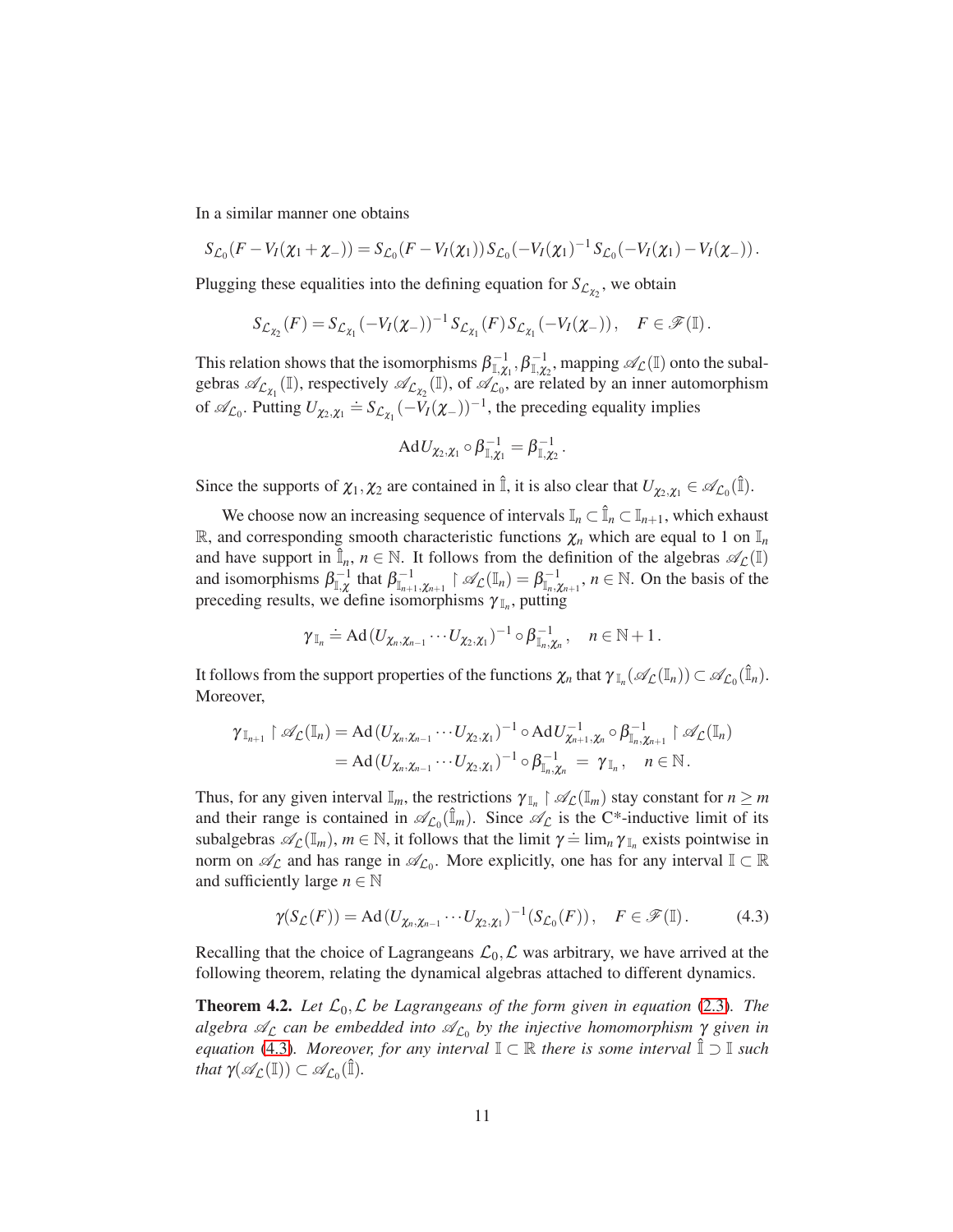# 5 Representations

We turn now to the construction of representations of the dynamical algebras. It suffices to focus on representations of the algebra  $\mathcal{A}_{L_0}$  for the non-interacting Lagrangean  $\mathcal{L}_0$ . According to Theorem [\(4.2\)](#page-10-1), all other algebras  $\mathscr{A}_{\mathcal{L}}$  can also be represented on the underlying Hilbert spaces. In more detail, denoting by  $(\pi_0, \mathcal{H}_0)$  a representation  $\pi_0$ :  $\mathscr{A}_{\mathcal{L}_0} \to \mathcal{B}(\mathcal{H}_0)$  on a Hilbert space  $\mathcal{H}_0$ , one obtains a representation  $(\pi, H_0)$  of  $\mathscr{A}_{\mathcal{L}}$  on  $H_0$ , putting  $\pi = \pi_0 \circ \gamma$ , where  $\gamma$  is the injective homomorphism given in equation [\(4.3\)](#page-10-0).

According to Theorem [4.1,](#page-8-0) the algebra  $\mathscr{A}_{\mathcal{L}_0}$  contains operators which can be interpreted as exponentials of the position and momentum operators  $Q$ ,  $P$ , subject to the free time evolution  $t \mapsto Q(t) = Q + tP$ . We therefore proceed to the Schrödinger representation of the canonical commutation relations on the Hilbert space  $\mathcal{H}_s$ , where we keep the notation *Q*,*P* for the concrete multiplication and differential operators. On  $\mathcal{H}_S$  we consider for any given functional  $F \in \mathcal{F}$ , cf. equation [\(2.1\)](#page-3-0), the operator function

$$
t \mapsto F(\mathbf{Q}(t)) = e^{it(1/2\mathbf{P}^2)} F(\mathbf{Q}) e^{-it(1/2\mathbf{P}^2)}
$$

,

*i.e.* we replace in the functional the classical motions  $t \mapsto x(t) = x_0 + t\dot{x}_0$  by their quantum counterpart. The adjoint action of the unitaries  $t \mapsto e^{it(1/2)P^2}$ , involving the free Hamiltonian, induces these time translations on  $\mathcal{H}_S$ . Because of the linear terms appearing in  $F$ , the resulting operators are in general unbounded, but the operators are densely defined on  $\mathcal{H}_S$ . It is our goal to construct the time-ordered exponentials of the integrated operator functions, formally given by

$$
T(F) \doteq T \exp\left(i \int_{-\infty}^{\infty} dt F(Q(t))\right),\,
$$

where *T* denotes time ordering. This will be accomplished in several steps.

We begin by considering the cases where the functions  $t \mapsto F(\mathbf{x}(t))$ ,  $\mathbf{x} \in \mathcal{C}$ , are uniformly bounded. Then the above operator function is bounded and continuous in the strong operator topology on  $\mathcal{H}_S$ ,  $t \in \mathbb{R}$ . Its time-ordered exponential is given by the Dyson expansion [\[14\]](#page-20-4)

$$
T(F) = 1 + \sum_{k=1}^{\infty} i^k \int_{-\infty}^{\infty} dt_1 \int_{-\infty}^{t_1} dt_2 \cdots \int_{-\infty}^{t_{k-1}} dt_k F(\mathbf{Q}(t_1)) F(\mathbf{Q}(t_2)) \cdots F(\mathbf{Q}(t_k)).
$$

The integrals are defined in the strong operator topology and the series converges absolutely in norm since the operator functions are bounded and have compact support.

Next, let  $F_1, F_2 \in \mathcal{F}$  be bounded functionals such that the support of  $F_1$  lies in the future of  $F_2$ . Then  $t, s \mapsto F_1(\mathbf{Q}(t)) F_2(\mathbf{Q}(s)) = F_2(\mathbf{Q}(s)) F_1(\mathbf{Q}(t)) = 0$  for  $s \ge t$ . Let  $t_0$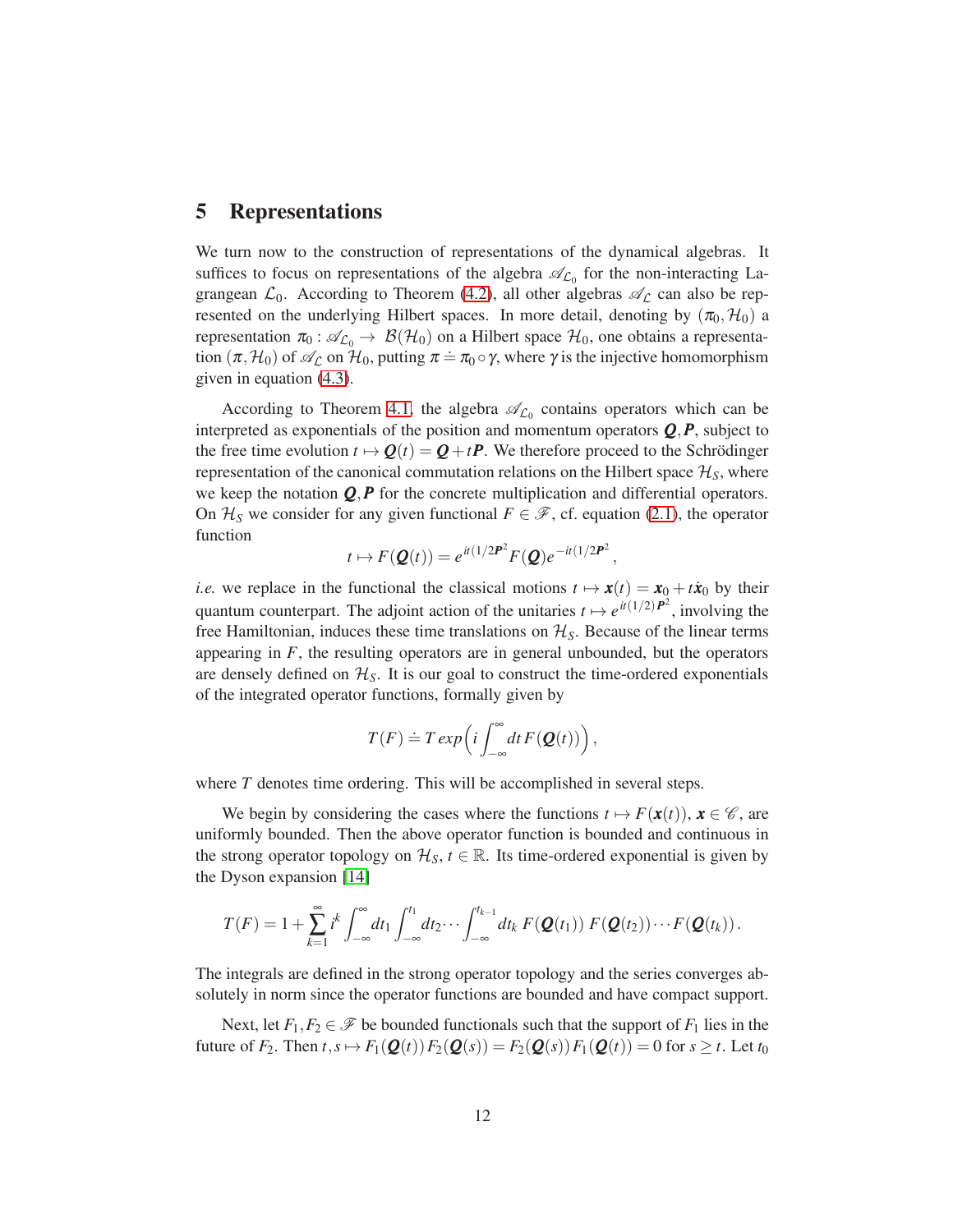be a point in time such that  $F_1$  lies in its future and  $F_2$  in its past. This implies after a moments reflection that

$$
T(F_1 + F_2) = 1 + \sum_{n=1}^{\infty} i^n \sum_{k+l=n}^{\infty}
$$
  

$$
\int_{t_0}^{\infty} dt_1 \cdots \int_{t_0}^{t_{k-1}} dt_k \int_{-\infty}^{t_0} ds_1 \cdots \int_{-\infty}^{t_{k-1}} ds_l F_1(\mathbf{Q}(t_1)) \cdots F_1(\mathbf{Q}(t_k)) F_2(\mathbf{Q}(s_1)) \cdots F_2(\mathbf{Q}(s_l))
$$
  
=  $T(F_1)T(F_2)$ .

Now, with  $F_1$ ,  $F_2$  as before, let  $F_3$  be an arbitrary bounded functional. We decompose  $F_3$  sharply into  $F_3 = F_{3+} + F_{3-}$  such that  $F_{3+}$  has its support in the future of  $F_2, F_{3-}$ , and  $F_{3-}$  in the past of  $F_1, F_{3+}$ . Note that this sharp decomposition does not cause any problems since the respective time ordered integrals are well defined. Then, according to the preceding result,

$$
T(F_1 + F_2 + F_3) = T(F_1 + F_{3+})T(F_2 + F_{3-})
$$
  
=  $T(F_1 + F_{3+})T(F_{3-})T(F_{3-})^{-1}T(F_{3+})^{-1}T(F_{3+})T(F_2 + F_{3-})$   
=  $T(F_1 + F_3)T(F_3)^{-1}T(F_2 + F_3)$ .

This is the causal factorization relation, anticipated in the abstract setting. We note that the constant functionals  $F_h$  can be realized by choosing a function  $t \mapsto h(t)$  which satisfies  $\int dt h(t) = h$  and has arbitrary support, *e.g.* in the complement of any other given functional. Plugging the functional  $t \mapsto F_h(\mathbf{Q}(t)) \doteq h(t)$  into the definition of the time-ordered operators, one obtains  $T(F)T(F_h) = T(F + F_h) = T(F_h)T(F)$ .

In order to extend the operators  $T(F)$  to all functionals in  $\mathscr{F}$ , we consider now for given loop  $f_0 \in \mathcal{C}_0$  the linear operator functions  $t \mapsto L_{f_0}(\mathbf{Q}(t)) = f_0(t)\mathbf{Q}(t)$ . These operators are unbounded. But since they are linear combinations of the position and momentum operators, all of their products have as common dense domain  $D_S \subset H_S$ the span of the eigenvectors of the Hamiltonian  $(P^2 + Q^2)$  of the harmonic oscillator. Products of the time translated operators act continuously in time on the eigenvectors. As a matter of fact, since the loop functions have compact support, the Dyson expansion exists on each member of  $\mathcal{D}_S$  and converges pointwise in the strong topology to the time-ordered unitary exponential  $T(L_{f_0})$ . That operator can also be constructed by solving the differential equation

$$
\frac{d}{dt}T(L_{f_0})(t) = f_0(t)Q(t) T(L_{f_0})(t), \quad T(L_{f_0})(t_p) = 1,
$$

where  $t_p$  lies in the past of  $f_0$ . For any time  $t_f$ , lying in its future, one then has  $T(L_{f_0}) = T(L_{f_0})(t_f)$ . Making use of the Heisenberg commutation relation, the equation can be solved by standard computations, giving

$$
T(L_{\boldsymbol{f}_0})=W(\boldsymbol{f}_0)\;e^{-(i/2)\langle\boldsymbol{f}_0,\Delta_D\boldsymbol{f}_0\rangle}\,,\quad\boldsymbol{f}_0\in\mathscr{C}_0\,.
$$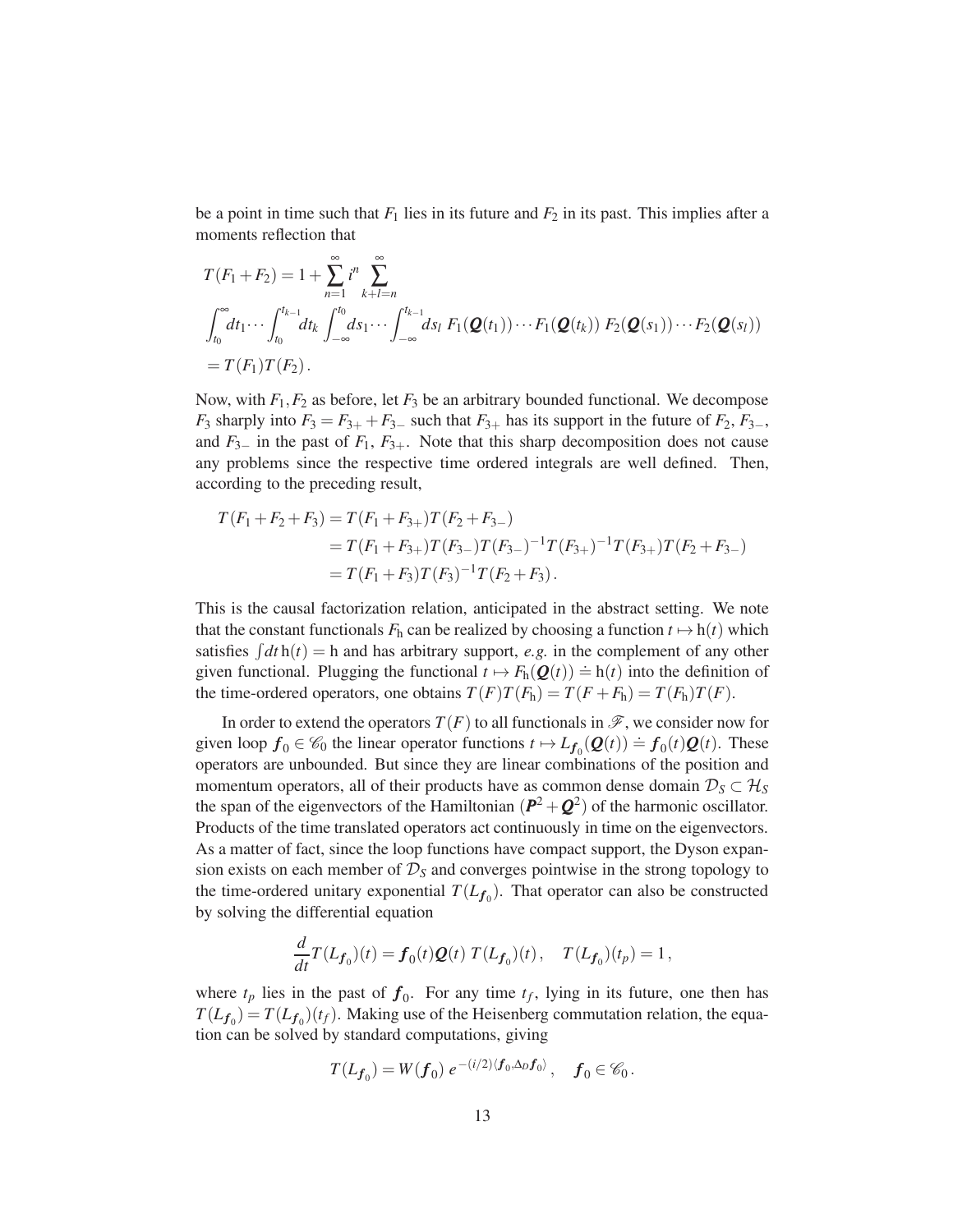Here  $W(f_0) = e^{i \int dt f_0(t) \mathcal{Q}(t)}$  and  $\Delta_D$  is the propagator of the differential operator *K*, defined in Sec. 2. Putting  $x \mapsto F_{f_0}[x] = L_{f_0}[x] + (1/2)\langle f_0, \Delta_D f_0 \rangle$ , one obtains  $T(F_{f_0}) = W(f_0)$ , in accordance with the definition [\(4.2\)](#page-6-0) in Sec. 4.

Trying to extend the time-ordered exponentials by a Dyson expansion to arbitrary functionals in  $\mathscr F$  would fail due to domain problems. We therefore determine these operators indirectly by relying on the preceding results. Making use of the canonical commutation relations, we obtain on the domain  $\mathcal{D}_S$  the equality  $W(f_0)Q(t)W(f_0)^{-1} = Q(t) + (\Delta f_0)(t), t \in \mathbb{R}$ , where  $\Delta$  is the commutator function, defined in Sec. 2. Making use of the Dyson expansion, it follows that for any bounded functional  $F \in \mathscr{F}$  one has

<span id="page-13-0"></span>
$$
W(f_0)T(F)W(f_0)^{-1} = T(F^{\Delta f_0}), \quad f_0 \in \mathscr{C}_0.
$$
 (5.1)

This implies that for any two loop functions  $f_0, g_0 \in \mathcal{C}_0$  and bounded functionals  $F,G \in \mathscr{F}$ 

$$
T(F)W(f_0)T(G)W(g_0) = T(F)T(G^{\Delta f_0})W(f_0)W(g_0)
$$
  
= 
$$
T(F)T(G^{\Delta f_0})W(f_0 + g_0)e^{-(i/2)\langle f_0, \Delta g_0 \rangle}.
$$

We define now for any loop  $f_0$  and bounded functional  $F$  the unitary operators

<span id="page-13-1"></span>
$$
\overline{T}(L_{\mathbf{f}_0} + F) \doteq T(F^{-\Delta_A \mathbf{f}_0}) T(L_{\mathbf{f}_0}), \quad \mathbf{f}_0 \in \mathscr{C}_0, \ F \in \mathscr{F}, \tag{5.2}
$$

where  $\Delta$ <sup>*A*</sup> is the advanced propagator defined in Sec. 2. This ansatz is suggested by a similar relation obtained in the framework of [\[1,](#page-19-5) Sec. 4]. Since any functional in  $\mathscr F$  can uniquely be decomposed into its bounded and unbounded parts, these operators are well-defined. In order to see that they have the properties of time-ordered exponentials, let  $(L_{f_0} + F)$  lie in the future of  $(L_{g_0} + G)$ . Then

$$
\overline{T}(L_{\mathbf{f}_0} + F) \overline{T}(L_{\mathbf{g}_0} + G) = T(F^{-\Delta_A \mathbf{f}_0}) T(L_{\mathbf{f}_0}) T(G^{-\Delta_A \mathbf{g}_0}) T(L_{\mathbf{g}_0})
$$
  
=  $T(F^{-\Delta_A \mathbf{f}_0}) T(G^{-\Delta_A \mathbf{g}_0 + \Delta \mathbf{f}_0}) T(L_{\mathbf{f}_0}) T(L_{\mathbf{g}_0}),$ 

where we made use of the fact that the operators  $T(L_{f_0})$  and  $W(f_0)$  differ only by a phase factor and of relation [\(5.1\)](#page-13-0). Now the shift of functionals by loop functions does not affect their localization properties, so we can apply the preceding results about the causal factorization of the restriction of  $\overline{T}$  to the bounded, respectively linear functionals, giving

$$
T(F^{-\Delta_A f_0})T(G^{-\Delta_A g_0+\Delta f_0})T(L_{f_0})T(L_{g_0})
$$
  
=  $T(F^{-\Delta_A f_0}+G^{-\Delta_A g_0+\Delta f_0})T(L_{f_0}+L_{g_0}).$ 

Since  $g_0$  has support in the past of *F*, this holds also for  $t \mapsto (\Delta_A g_0)(t)$ . Similarly, since  $f_0$  has support in the future of *G*, this is also true for  $t \mapsto (\Delta_R f_0)(t)$ . Thus,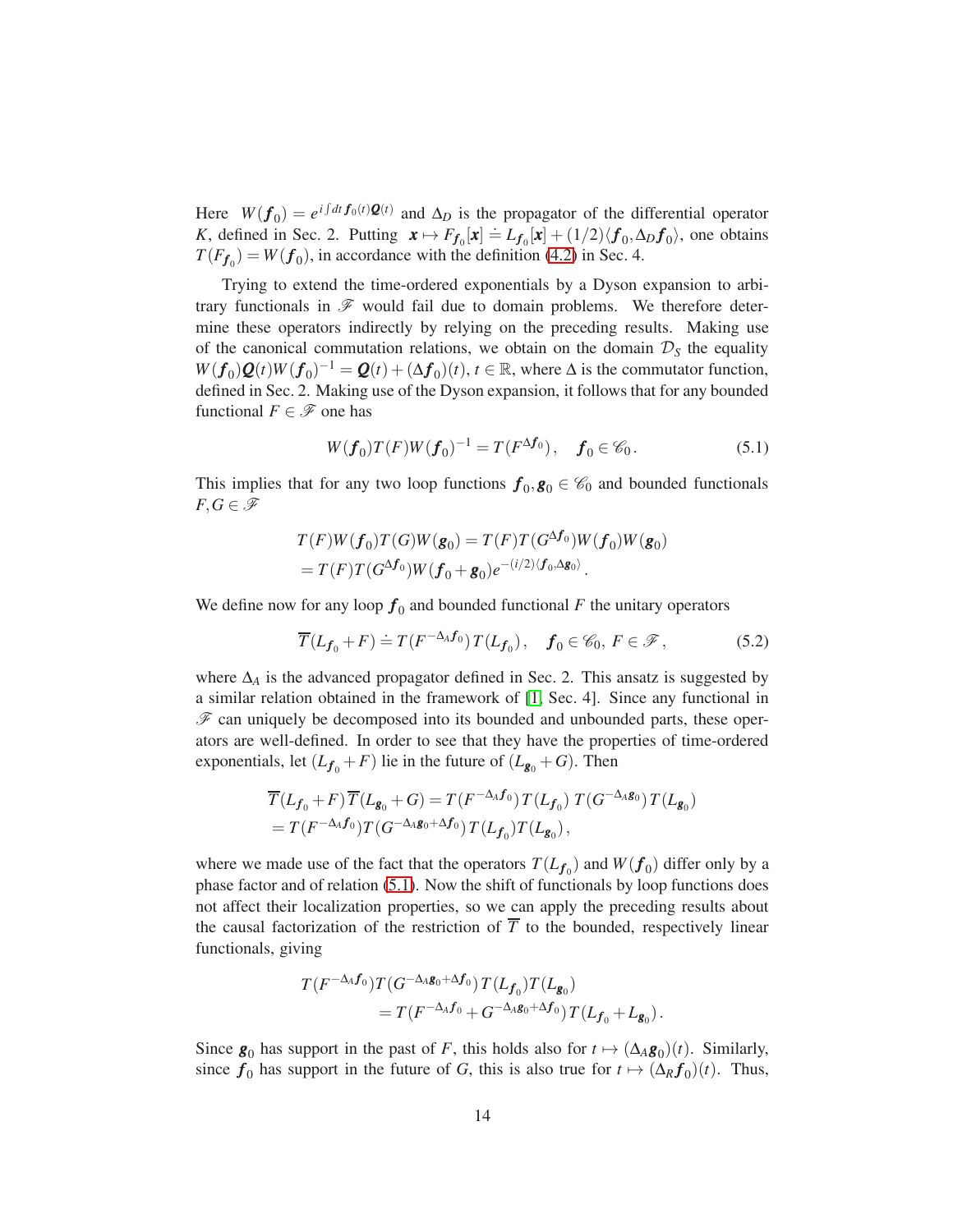bearing in mind that  $\Delta = \Delta_R - \Delta_A$ , it follows from the Dyson expansion of the timeordered exponentials that

$$
T(F^{-\Delta_A f_0} + G^{-\Delta_A g_0 + \Delta f_0}) = T((F+G)^{-\Delta_A (f_0 + g_0)})\,.
$$

Since  $L_{f_0} + L_{g_0} = L_{(f_0 + g_0)}$ , this proves that for any pair of such time-ordered functionals one obtains the causal factorization relation

$$
\overline{T}(L_{{\textbf {f}}_0}+F)\overline{T}(L_{{\textbf {g}}_0}+G)=\overline{T}(L_{{\textbf {f}}_0}+L_{{\textbf {g}}_0}+F+G)\,.
$$

By the same argument as in case of bounded functionals, one can show then that the time-ordered exponentials  $\overline{T}: \mathscr{F} \to \mathcal{B}(\mathcal{H}_S)$  also satisfy the non-linear causality relation given in the definition of the dynamical groups in Sec. 3.

It remains to show that these operators also satisfy the dynamical relations for the given Lagrangean  $\mathcal{L}_0$ . Picking any loop  $\mathbf{x}_0 \in \mathscr{C}_0$  and functional  $F \in \mathscr{F}$ , it follows from the definition of the time-ordered operators and the action of phase factors on them that  $\overline{T}(F^{\Delta_A x_0} + F_{x_0}) = \overline{T}(F)\overline{T}(F_{x_0})$ . Here  $F_{x_0}$  is the functional defined in equation [\(4.1\)](#page-6-1) for which one has, as was shown thereafter,  $F_{Kx_0} = \delta \mathcal{L}_0(x_0)$ . Since  $\overline{T}(F_{Kx_0}) = W(Kx_0) = 1$  and  $\Delta_A Kx_0 = x_0$ , we have thus arrived at the dynamical relation

$$
\overline{T}(F^{\mathbf{x}_0} + \delta \mathcal{L}_0(\mathbf{x}_0)) = \overline{T}(F), \quad F \in \mathscr{F}, \mathbf{x}_0 \in \mathscr{C}_0.
$$

We conclude that the unitary operators  $\overline{T}: \mathscr{F} \to \mathcal{B}(\mathcal{H}_S)$ , defined in [\(5.2\)](#page-13-1), satisfy all relations, characterizing the generating elements of the dynamical group  $\mathcal{G}_{\mathcal{L}_0}$ . So we obtain a representation of this group on  $\mathcal{H}_S$ , denoted by  $\pi_s$ . It is fixed by the relations

<span id="page-14-0"></span>
$$
\pi_{\mathcal{S}}(S_{\mathcal{L}_0}(F)) \doteq \overline{T}(F), \quad \pi_{\mathcal{S}}(S_{\mathcal{L}_0}(F)^{-1}) \doteq \overline{T}(F)^{-1}, \quad F \in \mathcal{F}, \tag{5.3}
$$

and extends to the norm dense span of the group elements in  $A_{\mathcal{L}_0}$  by linearity. Since we have equipped this span with the maximal  $C^*$ -norm, it also follows that the representation  $\pi_S$  extends by continuity to  $\mathcal{A}_{\mathcal{L}_0}$ .

It is noteworthy that the representation  $\pi_S$  has significant continuity properties. We say that a representation  $\pi$  of  $\mathcal{A}_{\mathcal{L}_0}$  is regular if the functions  $c \mapsto \pi(S_{\mathcal{L}_0}(cF))$ ,  $c \in \mathbb{R}$ , are continuous in the strong operator topology for all  $F \in \mathscr{F}$ . That this is the case for the representation  $\pi<sub>S</sub>$  follows for bounded functionals from the Dyson expansion, and for linear functionals from well-known properties of the resulting Weyl operators. The statement for arbitrary functionals is then a consequence of relation [\(5.2\)](#page-13-1). Based on the results in this section, the following theorem obtains.

<span id="page-14-1"></span>**Theorem 5.1.** Let  $A_{\mathcal{L}_0}$  be the dynamical algebra fixed by the non-interacting La*grangean*  $\mathcal{L}_0$ . This algebra is represented in the Schrödinger representation of the *position and momentum operators*  $Q$ *, P by the pair*  $(\pi_S, \mathcal{H}_S)$ *, where the action of the morphism*  $\pi_S$  *on the generating elements of*  $A_{\mathcal{L}_0}$  *is given by relation* [\(5.3\)](#page-14-0). One has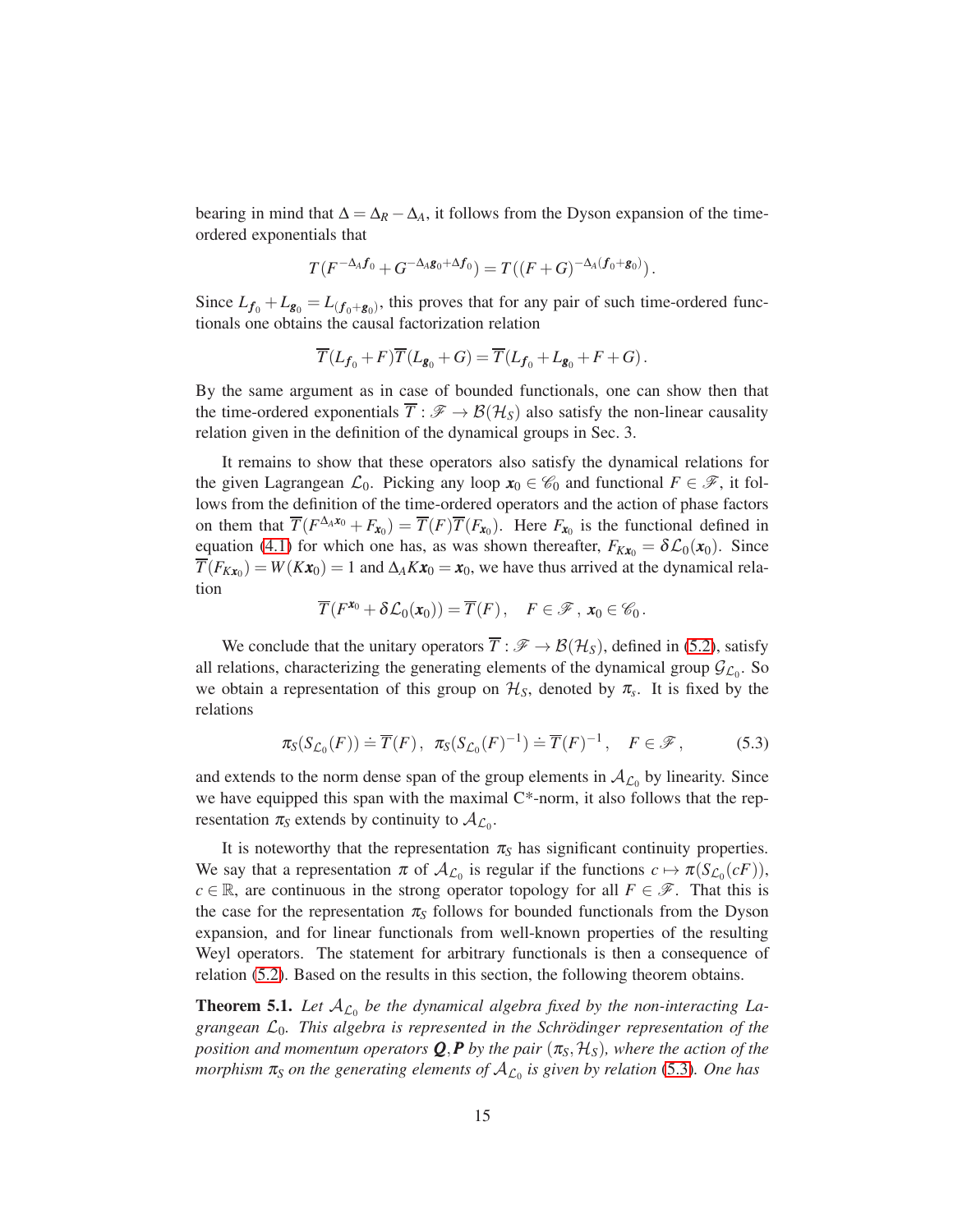- *(i) the representation*  $(\pi_S, \mathcal{H}_S)$  *is irreducible and regular.*
- *(ii) For any Lagrangean* L *of the form* [\(2.3\)](#page-3-1)*, the corresponding dynamical algebra*  $A_{\mathcal{L}}$  *is represented on*  $\mathcal{H}_S$  *by*  $\pi = \pi_S \circ \gamma$ *, where*  $\gamma$  *is the injective homomorphism*  $d$ *efined in equation* [\(4.3\)](#page-10-0), mapping  $A_{\mathcal{L}}$  *into*  $A_{\mathcal{L}_0}$ . The representation  $\pi$  is ir*reducible and regular; this applies also to its restrictions*  $\pi \restriction A_{\mathcal{L}}(\mathbb{I})$  *for any given time interval* I *with open interior.*

*Proof.* (i) Since  $\pi_s(\mathcal{A}_{\mathcal{L}_0})$  contains the unitary exponentials of the position and momentum operators (Weyl operators), the representation  $\pi_S$  is irreducible. Its regularity is a consequence of the regularity properties of the representing operators  $\overline{T}$ , as explained above. (ii) Let  $\mathscr{F}(\mathbb{I})$  be the functionals having support in any given interval I. They determine a corresponding subalgebra  $A_{\mathcal{L}}(\mathbb{I}) \subset A_{\mathcal{L}}$ . Identifying the generating unitaries of  $\mathcal{A}_{\mathcal{L}}(\mathbb{I})$  and  $\mathcal{A}_{\mathcal{L}_0}(\mathbb{I})$ , it follows from relation [\(4.3\)](#page-10-0) that the algebras  $\pi(A_{\mathcal{L}}(\mathbb{I}))$  and  $\pi_0(A_{\mathcal{L}_0}(\mathbb{I}))$  on  $\mathcal{H}_S$  are unitarily equivalent. Since the group  $\mathcal{G}_{\mathcal{L}_0}(\mathbb{I})$  contains the Weyl group, cf. Theorem [4.1,](#page-8-0) The algebra  $\pi_S(\mathcal{A}_{\mathcal{L}_0}(\mathbb{I}))$  acts irreducibly on  $\mathcal{H}_S$ , so this is also true for  $\pi(\mathcal{A}_{\mathcal{L}}(\mathbb{I}))$ , proving the irreducibility of these representations. Since the scaling of functionals  $c \mapsto cF$ ,  $c \in \mathbb{R}$ , does not affect their support, it also follows from relation [\(5.3\)](#page-14-0) that all functions  $c \mapsto \pi(S_{\mathcal{L}}(cF))$ ,  $F \in \mathcal{F}$ , are continuous in the strong operator topology on  $\mathcal{H}_s$ , completing the proof.  $\Box$ 

Let us mention that it is not known whether the representation  $(\pi_s, \mathcal{H}_s)$  of  $\mathcal{A}_{\mathcal{L}_0}$ is faithful. An affirmative answer would be of interest since it would imply, by an application of the Stone-von Neumann theorem, that  $(\pi_s, \mathcal{H}_s)$  is, up to equivalence, the unique regular, irreducible representation of  $A_{\mathcal{L}_0}$ .

# 6 Operations and probabilities

Temporary operations, which are performed on physical systems, are the primary ingredients in our setting. The concept of observable was not used until now. So there arises the question of whether one can recover from our present point of view the standard statistical interpretation of quantum physics in terms of observables in an operationally meaningful manner.

In order to discuss this issue, let  $A_{\mathcal{L}}$  be a dynamical algebra in a representation  $(\pi, \mathcal{H})$ , having properties established in the preceding theorem. The normalized vectors in H are denoted by  $\Omega$  and the corresponding vector states on  $A_{\mathcal{L}}$  are given by  $\omega(\cdot) = \langle \Omega, \pi(\cdot) \Omega \rangle$ . The operations which can be performed on an ensemble, described by a vector state  $\omega$ , correspond to maps  $\omega \mapsto \omega_S = \omega \circ AdS^{-1}$ , where  $S \in \mathcal{G}_S$ and  $\omega_S$  is fixed by the ray of  $\pi(S) \Omega$ . So the transition probability between the initial and final state is given by  $\omega \cdot \omega_S = |\omega(S)|^2$ .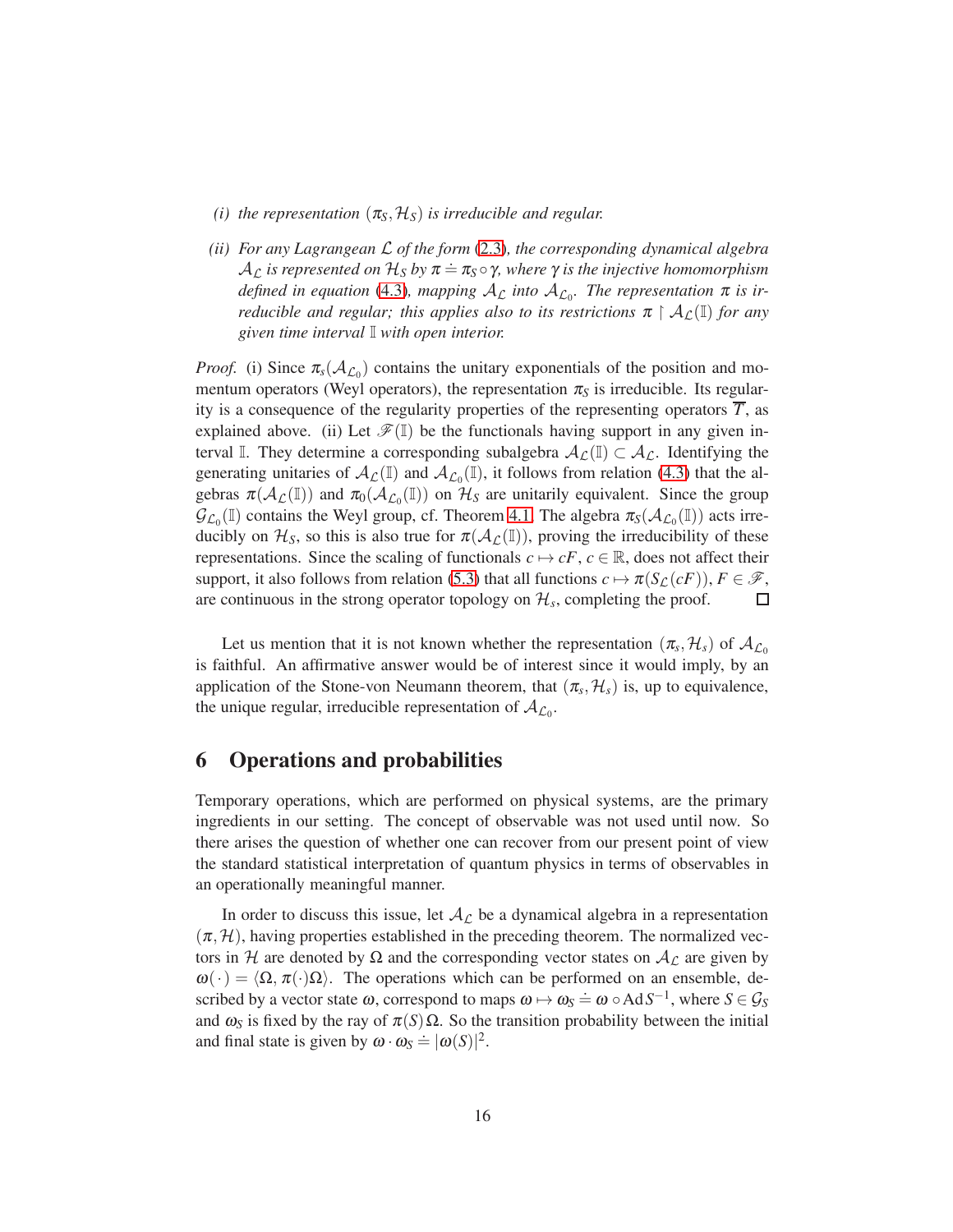It is not clear which portion of the state space can be reached by the action of G*<sup>S</sup>* on a given state. In view of the fact that this group describes an abundance of perturbations, it seems possible that it acts (almost) transitively, *i.e.* that its range on any given vector state is norm dense in the set of all vector states. If this is not the case, one may rely on the superposition principle and proceed to linear combinations  $S = \sum c_k S_k$  of operations, which are norm dense in the unitaries of  $A_{\mathcal{L}_0}$ . It then follows from Kadison's transitivity theorem [\[7\]](#page-19-6) that this extended unitary group acts transitively on all vector states. So transition probabilities between pure states can be determined by operations, *i.e.* without having to rely on the existence of minimal projections.

We will show next that there exist operations which, when acting on given ensembles, produce vector states with prescribed properties, which are described by a projection. We will restrict our attention here to projections of infinite dimension since this covers the important case of observables having continuous spectrum. The respective probabilities that members of the original ensembles have the given properties is likewise encoded in transition amplitudes, as defined in the preceding step. To be precise, this holds true only up to some given, arbitrarily small error.

Since the representation  $(\pi, \mathcal{H})$  is irreducible, *i.e.*  $\pi(\mathcal{A}_{\mathcal{L}})'' = \mathcal{B}(\mathcal{H})$ , we can extend the vector states  $\omega$  on  $\mathcal{A}_{\mathcal{L}}$  to its weak closure  $\mathcal{A}_{\mathcal{L}}^-$  with regard to the weak operator topology, determined by the representation. We then have the following result, where we make us of arguments in [\[3\]](#page-19-7).

**Theorem 6.1.** Let  $\mathcal{H}_N \subset \mathcal{H}$  be any finite dimensional subspace, let  $E \in \mathcal{A}_{\mathcal{L}}^-$  be any in*finite dimensional projection, and let*  $\varepsilon > 0$ *. There exists a unitary operator*  $S_{\varepsilon} \in A_{\mathcal{L}}$ *such that for any vector state*  $\omega$ , given by a vector  $\Omega \in \mathcal{H}_N$ , its image  $\omega_{S_{\varepsilon}}$  under the *operation S*<sup>ε</sup> *satisfies*

$$
\omega_{S_{\varepsilon}}(1-E) < \varepsilon
$$
 and  $|\omega \cdot \omega_{S_{\varepsilon}} - \omega(E)^2| < \varepsilon$ .

*Proof.* In a first step we show that any isometry  $V \in \mathcal{B}(\mathcal{H})$  with range projection E can be approximated by a series of unitary operators in the strong operator topology. Let  $E_k \in \mathcal{B}(\mathcal{H})$ ,  $k \in \mathbb{N}$ , be an increasing sequence of finite dimensional projections which converges to 1 in the strong operator topology. Putting  $V_k = VE_k$ , the projections  $(1 - V_k V_k^*)$  and  $(1 - V_k^* V_k) = (1 - E_k)$  have infinite dimension. So there exist partial isometries  $W_k \in \mathcal{B}(\mathcal{H})$  such that  $W_k W_k^* = (1 - V_k V_k^*)$  and  $W_k^* W_k = (1 - E_k)$ . It follows that  $(V_k + W_k)^*(V_k + W_k) = (V_k + W_k)(V_k + W_k)^* = 1$ , which shows that the sums  $U_k = (V_k + W_k)$  are unitary operators,  $k \in \mathbb{N}$ . It is also apparent that  $U_k$  converges to *V* in the strong operator topology in the limit of large *k*.

According to the preceding step, the isometries  $V'_k \doteq V U^*_k$ ,  $k \in \mathbb{N}$ , have the common range projection  $E$ . Since  $U_k$  converges strongly to  $V$  in the limit of large  $k$ , these isometries converge in the weak operator topology to  $VV^* = E$ . So in particular  $\lim_k \langle \Omega, V_k' \Omega \rangle = \langle \Omega, E\Omega \rangle$ . Let us mention as an aside that this is the largest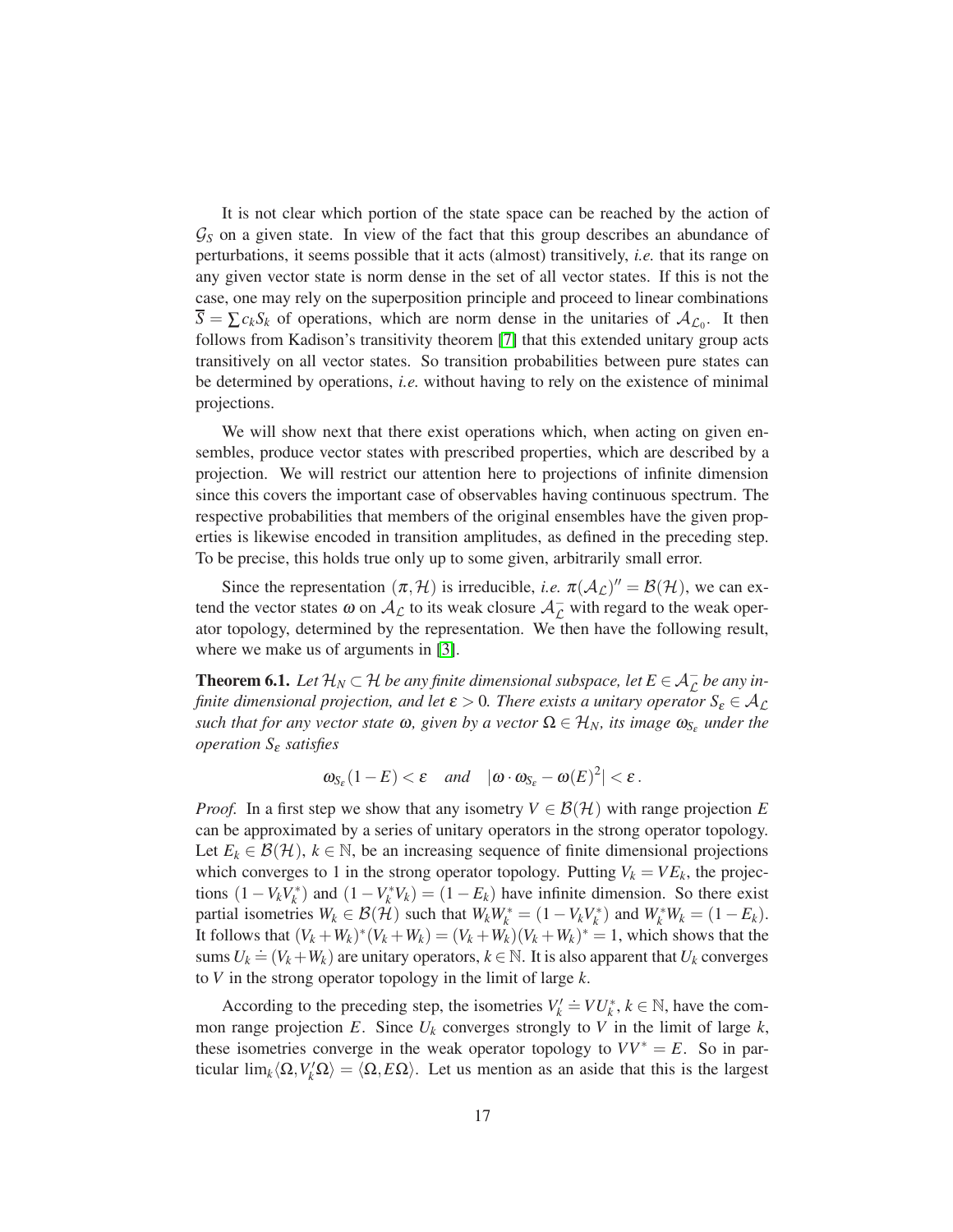positive expectation value which can be reached by isometries  $V'$  with range projection *E*. It shows, since  $\mathcal{H}_N$  is finite dimensional, that there exists some isome*try V*<sup>"</sup> such that  $|\langle \Omega, V''\Omega \rangle - \langle \Omega, E\Omega \rangle| < \varepsilon/4$  for all normalized vectors  $\Omega \in \mathcal{H}_N$ . Moreover, according to the first step, there exists a unitary operator *U* for which one has  $||(U - V''|\Omega|| < \varepsilon/4$ . Combining these estimates one obtains the bounds  $\left| |\langle \Omega, U \Omega \rangle|^2 - \langle \Omega, E \Omega \rangle^2 \right| < \varepsilon$  and  $\langle U \Omega, (1 - E) U \Omega \rangle < \varepsilon$ . Since the unitary operator *U* in these relations acts on vectors in the finite dimensional space  $\mathcal{H}_N$ , it can be replaced according to Kadison's transitivity theorem by some operator  $\pi(S_{\varepsilon})$ , where  $S_{\varepsilon} \in A_L$  is unitary. The statement then follows from the definition of the perturbed  $\Box$ states  $ω_{S_{\varepsilon}}$ .

This theorem shows that for any given property, described by an infinite projection  $E$ , and any finite dimensional set of vector states  $\omega$  there exists some unitary operator *S*, interpreted as an operation, which has two fundamental properties: first, the probability that a state  $\omega$  has the property  $E$  can be determined from the square root of the transition probability  $\omega \cdot \omega_s$  between the state before and after the operation. Second, the states  $\omega_s$  after the operation have property *E* with arbitrary precision. This holds true without having to rely on a subjective process of state reduction. So *S* exactly describes what one would expect from a well-designed experiment, measuring *E*. For this reason unitary operations *S* with these properties were called *primitive observables* in [\[3\]](#page-19-7), where the term "primitive" implies that they are basic. In that reference it is also discussed how observables composed of orthogonal projections can be determined in a similar manner.

Having seen that the conventional interpretation of quantum mechanics can be recovered by relying on the concept of operations, let us also comment on the second ingredient in our approach: time. Since, from a macroscopic point of view, the arrow of time is unquestionable, it also enters in microphysics since realistic operations can only be performed one after the other. It is impossible to make up for missed operations in the past. This motivated us to take the time ordering of operations as a fundamental ingredient in our approach. In spite of the fact that the number of available operations decreases in the course of time, this does not mean that the information which one can gather by using them also diminishes. This may be seen from Theorem [5.1](#page-14-1) according to which the operations localized in any time interval I are irreducible in the representations of interest. Thus, the repetition of experiments, determining a particular property *E*, say, can be described in our setting by operations at any instant of time. So our approach provides a fully consistent description of quantum mechanics.

Let us mention in conclusion that in relativistic quantum physics, described by quantum field theory, operations are primary ingredients of the theory, as well [\[1\]](#page-19-5). Yet instead of considering operations in ordered time slices, one has to consider there operations in future directed light cones, which are partially ordered. It was shown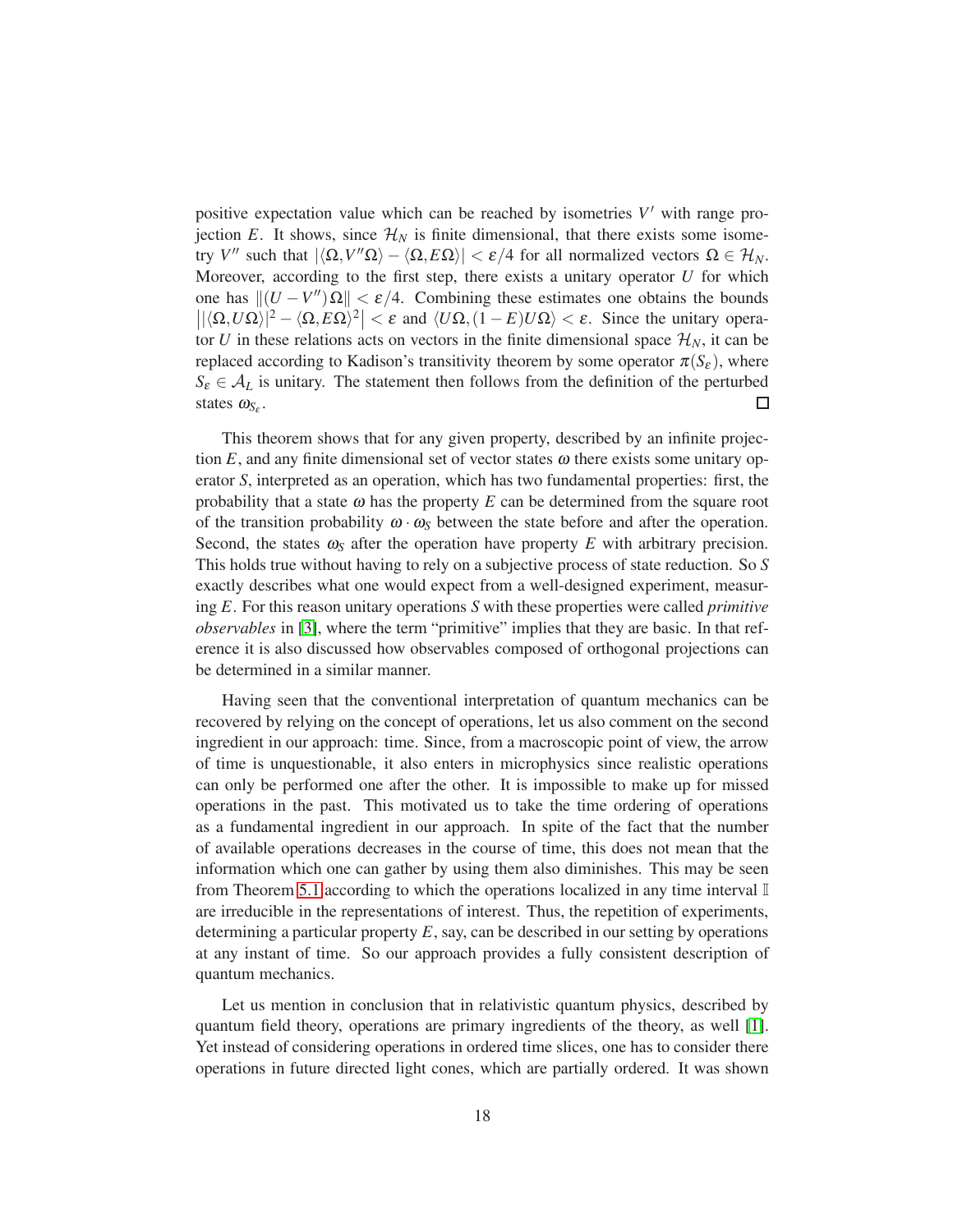in [\[2\]](#page-19-8), that this point of view leads to a consistent interpretation of the theory. The fact that the algebras generated by operations in lightcones are in general not irreducible was discussed in [\[3\]](#page-19-7) and led to the concept of primitive observables, used also here.

#### 7 Summary

In this article we have presented an approach to quantum mechanics which is entirely based on concepts and facts taken from the "classical world". We proceded from classical mechanics, thinking of the configuration space of a finite number of particles and of their motions (orbits). These motions are governed by a given Lagrangean and the corresponding action. The particles can be perturbed by forces, described by functionals involving quite arbitrary potentials and some information as to when and for how long these perturbations act.

We then went on and represented this structure by some dynamical group, aiming to desribe the effects of perturbations on the underlying system. Its generating elements are labelled by the functionals, describing the perturbations. Their inverses represent the idea that in finite systems it is possible to remove the effects of a perturbation by other suitable perturbations. The dynamics entered into the group by saying how a variation of the classical action affects the perturbations. It resulted in a first "dynamical" relation, encoding information about the evolution of the system. In a second "causal" relation, describing the ordering effects of time, we made use of the fact that any functional comprises information as to when the corresponding perturbation takes place. This allowed us to incorporate the arrow of time into the group by relying on the temporal order of perturbations. The group elements corresponding to the total effect of two successive perturbations, described by the sum of the underlying functionals, are equal to the product of the group elements corresponding to the individual perturbations. These two basic ingredients, together with a choice of Lagrangean, determine the structure of the dynamical group. The remaining construction of a dynamical C\*-algebra then follows from familiar mathematical arguments.

It is a remarkable fact that our "classical approach", where no quantization rules were incorporated from the outset, reproduces the structure of quantum mechanics in every respect. As has become clear by our analysis, the intrinsic non-commutativity of the dynamical algebra is a consequence of the arrow of time, which is incorporated in our setting. So one could argue that it is this arrow which is at the origin of the "quantization" of the classical theory. The specific form of commutation relations then follows from the underlying classical dynamics.

We refrain from entering here into these interesting foundational questions. But let us mention that our novel approach may be useful also from a pragmatic point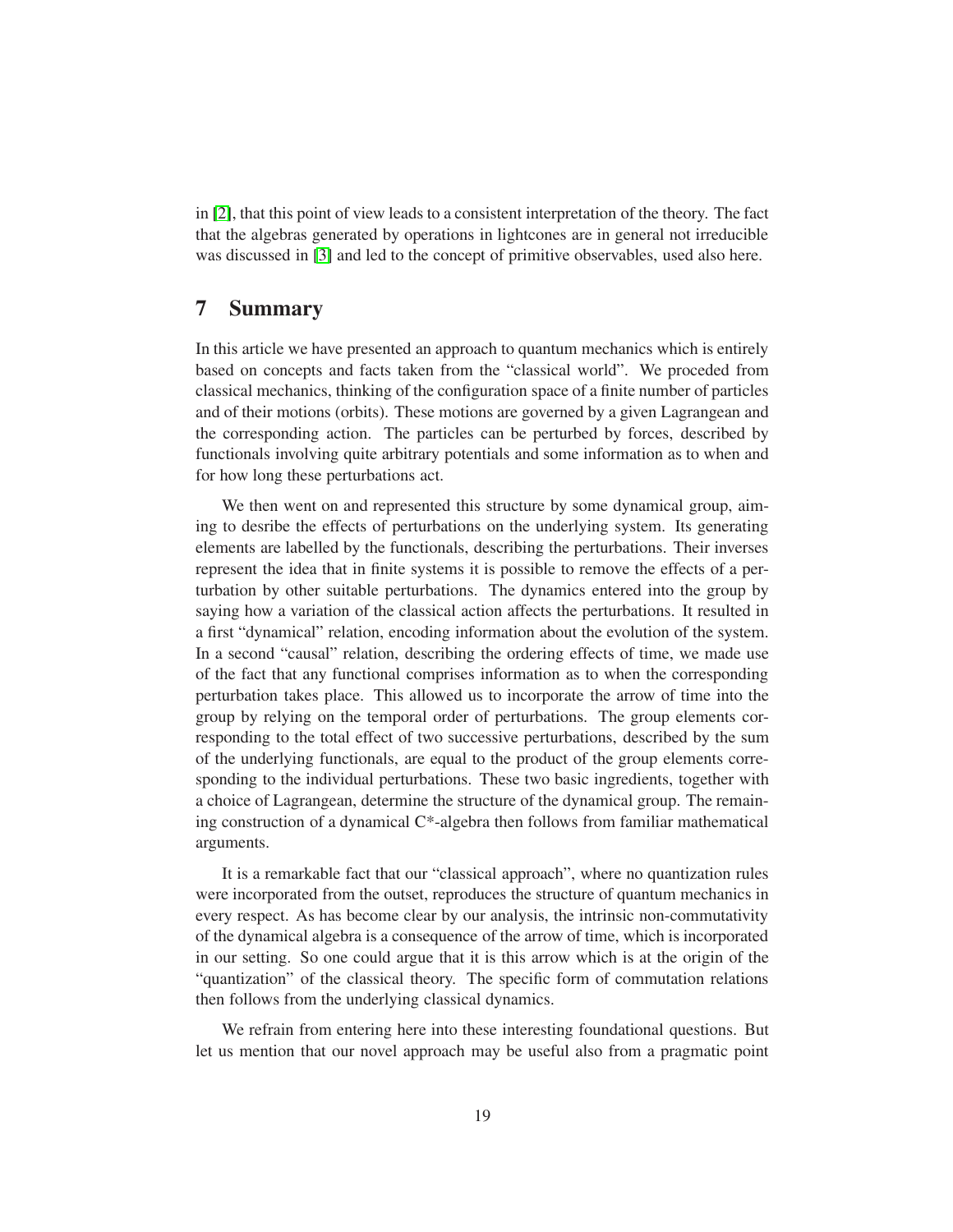of view. As already mentioned, it was discovered in [\[1\]](#page-19-5) in the framework of quantum field theory in an attempt to complement the axiomatic framework with some dynamical input; there the construction of a dynamical C\*-algebra for an interacting Bose field was accomplished. But that scheme may be applied to the "quantization" of quite arbitrary classical theories. What is needed is a classical configuration space which is invariant under the action of some group (the loop functions in the present setting), a Lagrangean, and some causal order (fixed by time, lightcones in spacetime, *etc*). One can then go ahead and construct a corresponding dynamical C\*-algebra in analogy to the examples discussed in [\[1\]](#page-19-5) and the present article. To determine from it the structure of the resulting quantum theory is then a matter of computation.

# Acknowledgement

DB gratefully acknowledges the hospitality extended to him by Dorothea Bahns and the Mathematics Institute of the University of Göttingen.

#### <span id="page-19-5"></span>References

- <span id="page-19-8"></span>[1] D. Buchholz and K. Fredenhagen, "A C\*-algebraic approach to interacting quantum field theories", [arXiv:1902.06062](http://arxiv.org/abs/1902.06062)
- [2] D. Buchholz and J.E. Roberts, "New light on infrared problems: sectors, statistics, symmetries and spectrum", Comm. Math. Phys. 330 (2014) 935972
- <span id="page-19-7"></span>[3] D. Buchholz and E. Størmer, "Superposition, transition probabilities and primitive observables in infinite quantum systems", Comm. Math. Phys. 339 (2015) 309325
- <span id="page-19-0"></span>[4] S. Doplicher, R.V. Kadison and D. Kastler, "Asymptotically abelian systems", Comm. Math. Phys. 6 (1967) 101120
- [5] R. Haag, R.V. Kadison and D. Kastler, "Nets of C\*-algebras and classification of states", Comm. Math. Phys. 16 (1970) 81104
- <span id="page-19-1"></span>[6] N.M. Hugenholtz and R.V. Kadison, "Automorphisms and quasi-free states of the CAR algebra", Comm. Math. Phys. 43 (1975) 181197
- <span id="page-19-6"></span><span id="page-19-2"></span>[7] R.V. Kadison, "Irreducible operator algebras", Proc. Natl. Acad. Sci. U.S.A., 43 (1957) 273276
- [8] R.V. Kadison, "Remarks on the type of von Neumann algebras of local observables in quantum field theory", J. Math. Phys. 4 (1963) 1511-
- <span id="page-19-3"></span>[9] R.V. Kadison, "The energy momentum spectrum of quantum fields", Comm. Math. Phys. 4 (1967) 258260
- <span id="page-19-4"></span>[10] R.V. Kadison and Z. Liu, "The Heisenberg relation – mathematical formulations", SIGMA 10 (2014) 009